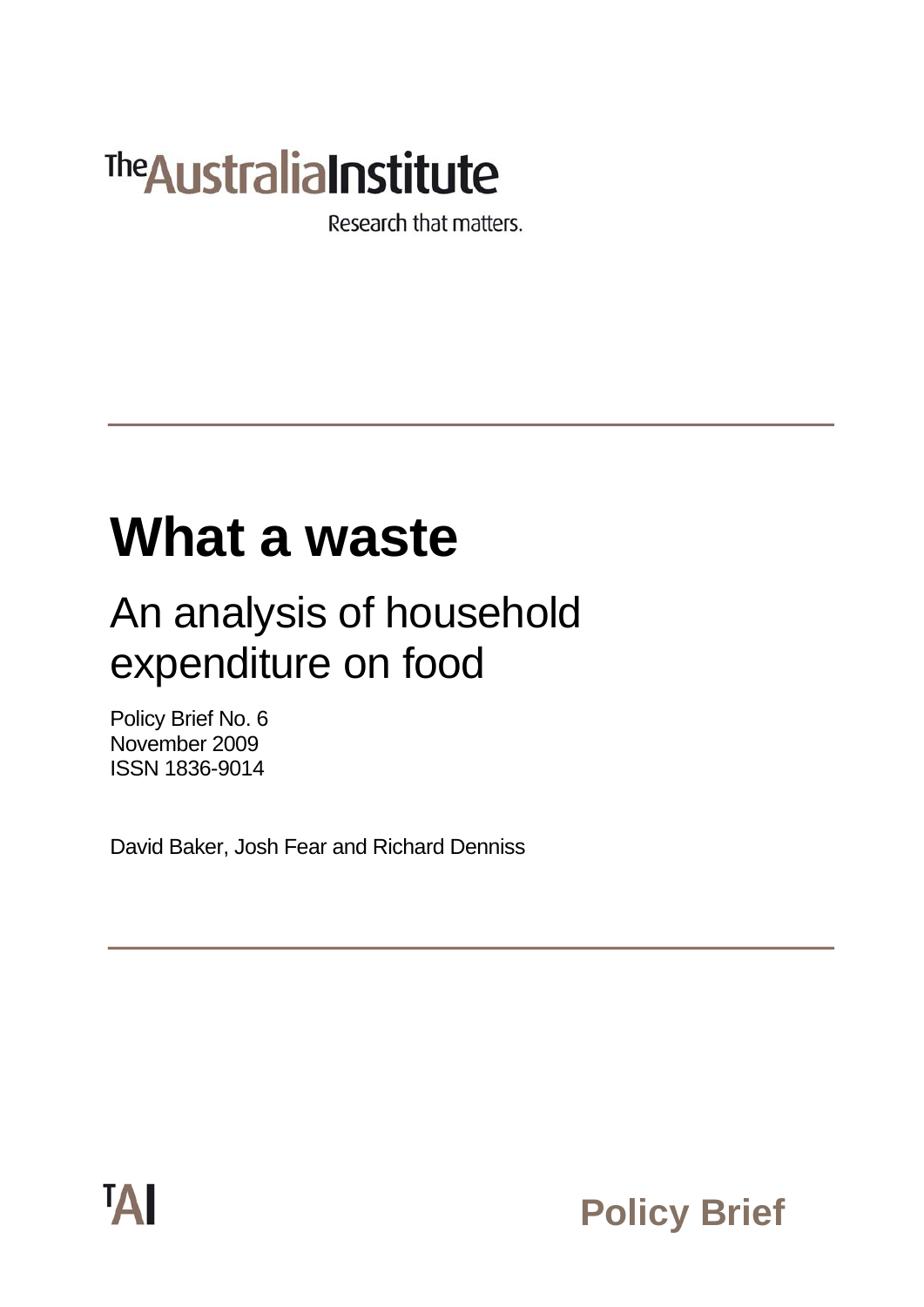### **Summary**

Australian households are throwing out more than \$5 billion worth of food each year, more than Australians spend on digital equipment, and more than it costs to run the Australian Army. In addition to the direct financial costs of this waste, the environmental impact associated with excessive greenhouse gas emissions and water use is substantial. This paper examines who is wasting food and the motivations behind this behaviour. The research is based on an online survey of 1,603 main grocery buyers across Australia.

The data reveal that the extent of food waste is related to both household income and the number of household occupants. The amount of food wasted increases with household income and decreases with larger household sizes. Households with four or more occupants waste the least food per person, while people living by themselves waste the most.

Most people are concerned about food waste and report feeling guilty when they throw away food. While respondents were able to identify how they could reduce food waste, they simultaneously reported behaviour that contradicted their own advice. For example, most people believe that planning their purchases in advance is the best way to avoid wasting food, but most of those same respondents admitted to making purchasing decisions on the spur of the moment.

Saving money is by far the greatest motivator for households to reduce food waste. Twice as many respondents said that financial considerations would be the main reason to avoid wasting food compared to those who cited the environmental benefits.

The data suggest that better planning by grocery shoppers is likely to play an important role in reducing food waste. However, such 'conscious consumption' tends to be inconsistent with the 'convenience foods' promoted by some food retailers. The free provision by some retailers of plastic shopping bags, for example, highlights the manner in which grocery outlets encourage customers to shop first and plan second.

In addition to the direct financial benefits to households, reducing food waste has the capacity to deliver significant environmental benefits at no cost to government. Food retailers represent a major barrier to implementing effective food waste policies, since their profits are contingent on the amount of food sold rather than the amount of food consumed. To overcome this, better public understanding of the problems associated with food waste needs to be a priority for governments at all levels. Without considerable policy change in this area, household waste is likely to grow as incomes rise and the number of occupants in each household shrinks.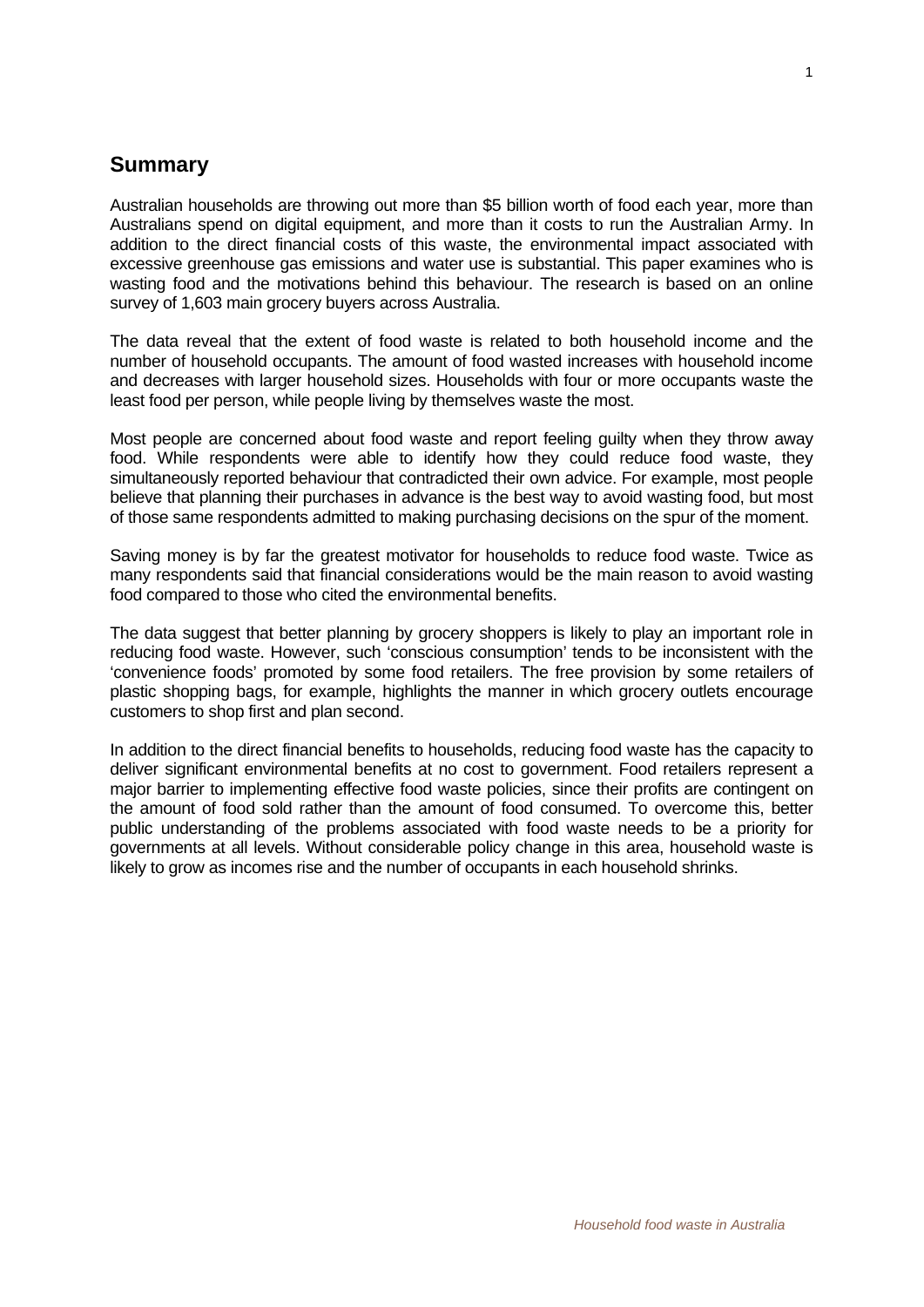## **1. Introduction**

Food waste is a significant, but poorly understood, issue in Australia. Uneaten food thrown out by Australian households has significant financial and environmental consequences. The disposal of millions of tonnes of food waste imposes considerable costs on the community through waste collection, waste disposal and the greenhouse gas emissions associated with rotting food.

In addition to the direct financial cost to households of purchasing food that is not consumed, food waste exacerbates the negative environmental effects associated with food production and processing. Put simply, if less food were wasted, less land and water would be needed for agricultural purposes.

Agriculture contributed 14.8 per cent of Australia's greenhouse gas emissions in 2007.<sup>1</sup> Additional to the direct emissions from agriculture are the emissions associated with transporting food to the shop shelf and then to the consumer's home. Further emissions are generated from the decomposition of organic waste. Food waste is an unnecessary and easily avoidable contributor to Australia's greenhouse gas emissions and reducing such waste would, in a literal sense, deliver 'least cost abatement'.<sup>2</sup>

The first major study to examine the value of food waste in Australia was published by The Australia Institute in 2005.<sup>3</sup> Since then, the Australian Government has undertaken some research into food waste and its role in waste management.

The Productivity Commission analysed household food waste in its 2006 inquiry into waste management.<sup>4</sup> The report acknowledged that waste increases with economic prosperity, but found that this relationship had not been quantified. The downward trend in household sizes was cited as contributing to the increasing levels of household waste over time.

In 2007, the Australian Bureau of Statistics collated data on household habits in relation to waste, including kitchen or food waste.<sup>5</sup> The ABS found that in the year to March 2006, just over half of Australian households had not eaten left-overs or composted kitchen or food waste. Householders indicated that the primary reason for throwing out food was insufficient levels of waste to warrant re-use. The implication is that a majority of Australians do not perceive food waste to be a problem in their household.

-

<sup>1</sup> Australian Government, Department of Climate Change, *National Inventory by Economic Sector 2007*, May 2009, p.14. Available at: <http://www.climatechange.gov.au/~/media/publications/greenhouse-acctg/nationalinventory-by-economic-sector-2007.ashx> accessed 26 October 2009.

<sup>2</sup> It is worth noting here that agriculture and transport fuels are insulated from the government's Climate Pollution Reduction Scheme (CPRS). Furthermore, the single approach of 'price-based mechanisms' in the CPRS appears misguided when people already act irrationally in throwing away \$5.2 billion worth of food.

<sup>3</sup> C Hamilton, R Denniss and D Baker, *Wasteful Consumption in Australia*, discussion paper 77, The Australia Institute, March 2005.

<sup>4</sup> Australia. Productivity Commission, *Waste management: Productivity Commission inquiry report*, Productivity Commission, Melbourne, October 2006. Available at: <http://www.pc.gov.au/inquiry/waste/finalreport/overview.pdf>

<sup>5</sup> Australian Bureau of Statistics, (2007). 'Article: Household waste', in *Australian Social Trends 2007*, Cat. No. 4102.0, ABS, 7 August. Available at: http://www.ausstats.abs.gov.au/ausstats/subscriber.nsf/0/E15A3A2832FCC99BCA25732F001CA721/\$File/41 020\_Household%20waste\_2007.pdf..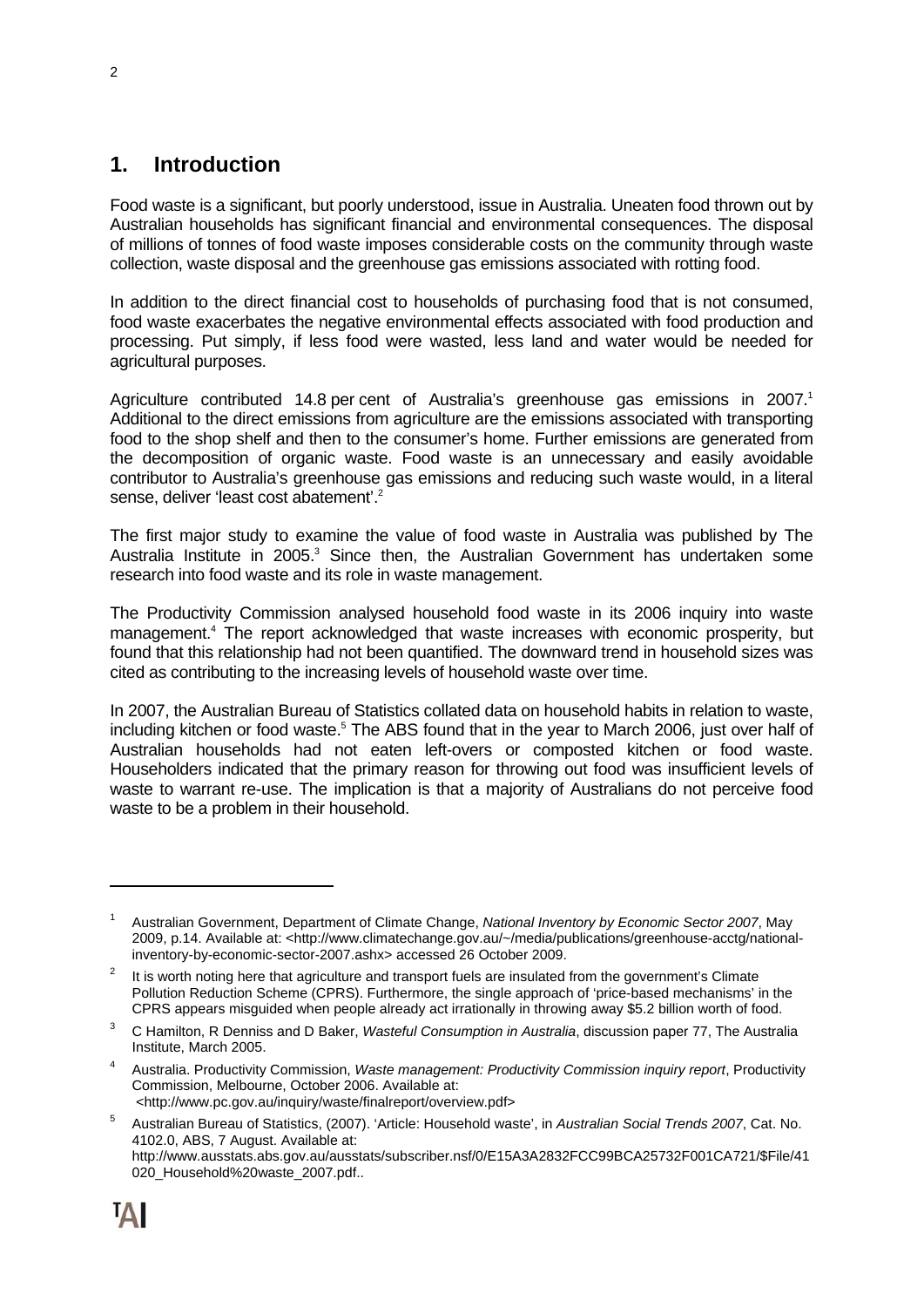This paper presents findings from a recent survey of household food waste in Australia. A subsequent report will provide an analysis of the greenhouse gas emissions resulting from food waste by Australian households and the broader policy implications associated with those emissions.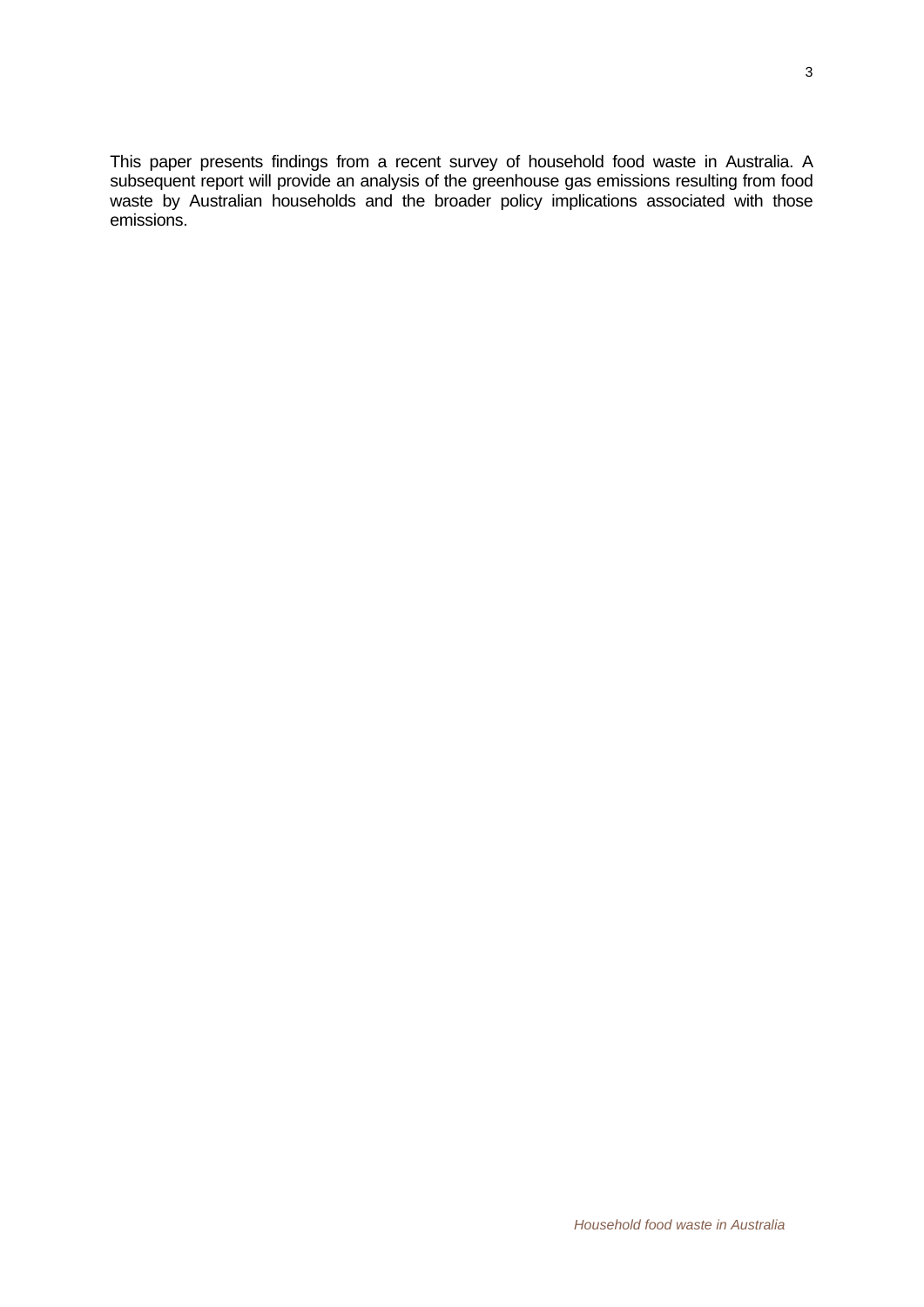## **2. Method**

In an online survey, Australians were asked about the food they throw out and their attitudes and behaviour in relation to food waste. This paper presents findings about the financial value of household food waste and outlines the influence of personal attitudes to the amount of food that is thrown away.

The survey of 1,603 main grocery buyers was conducted during October 2009.6**,7** The households included in the survey were representative of Australian households by size, with roughly even numbers sought in each state and territory to enable meaningful comparison. Sample categories were representative of the number of people living in each house and whether they were related or living in a group/share arrangement.

While the survey method used for this paper was similar to that employed by The Australia Institute in 2005<sup>8</sup> the results are not strictly comparable for a number of methodological reasons. The biggest difference between this study and the 2005 research is that an online survey was used instead of a phone poll, which meant that it was possible to target main grocery buyers more readily, as well as ask more detailed questions about attitudes and behaviour in relation to food waste.

The survey questions are listed at Appendix A.

l

<sup>6</sup> Online survey panel provider Valued Opinions Panel recruited survey respondents from a wide variety of sources to avoid bias associated with limited source requirement.

<sup>7</sup> Main grocery buyers are well placed to make an informed assessment of the value of food waste at the household rather than individual level. 'Main grocery buyer' was defined as someone who does all or most of the grocery shopping in the household, either jointly with someone else or by themselves.

<sup>8</sup> Hamilton et al., *Wasteful consumption in Australia*.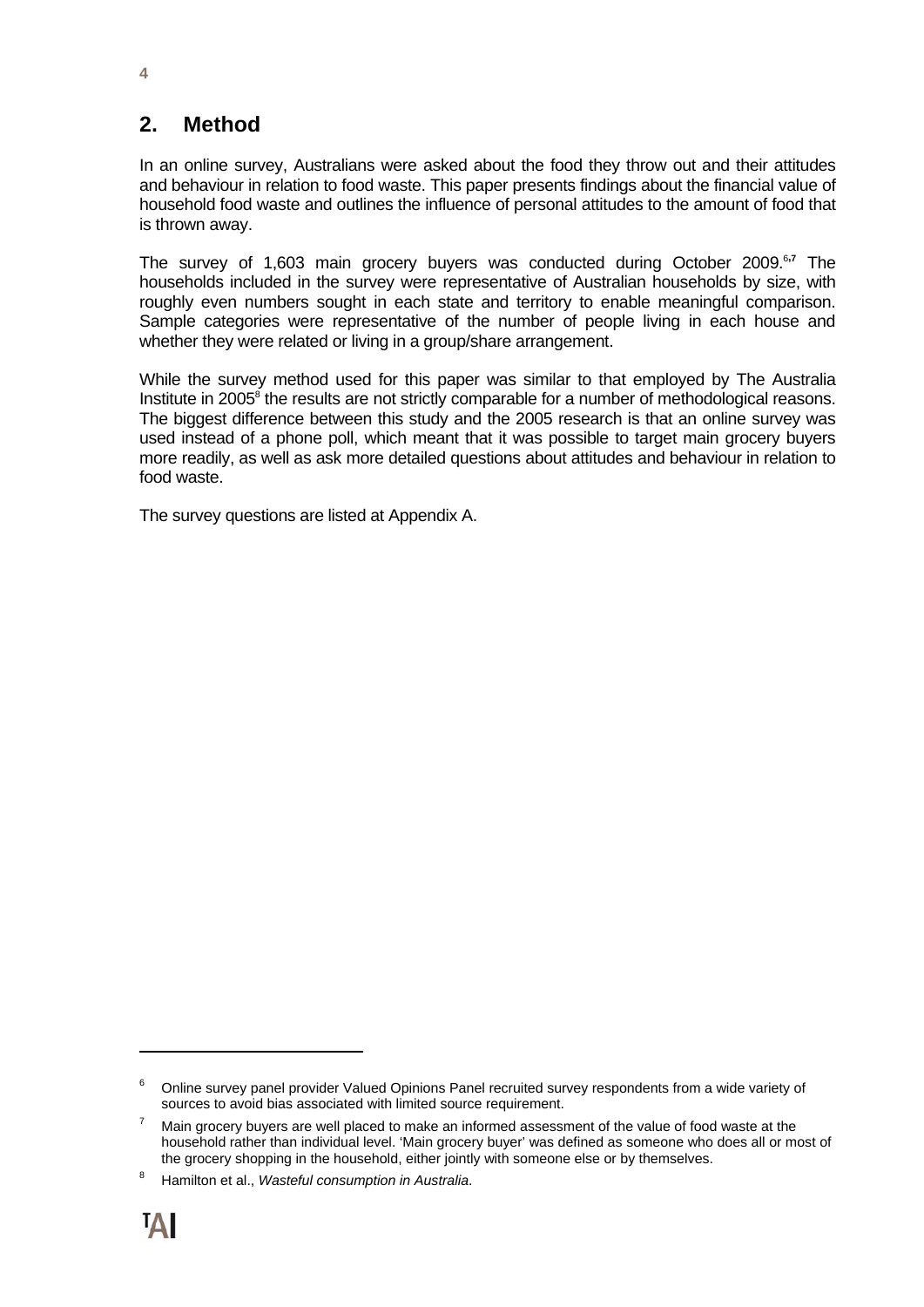## **3. Quantifying food waste in Australia**

Australians are throwing away food worth \$5.2 billion a year, enough money to meet the financial shortfall in the United Nations Emergency Relief Fund.<sup>9</sup> It is also more than it costs to run the Australian Army every year (\$4.8 billion).<sup>10</sup> In household terms, the amount spent on food that is subsequently thrown away is more than the \$5 billion Australians spent in 2007 on digital equipment from flat screen TVs to ink jet printers.<sup>11</sup> While food waste may be an individual and household phenomenon, the collective impact of these decisions means that it is a substantial policy problem. In order to develop policy to address food waste in Australia, it is important to ascertain those who typically throw out more and less food and the reasons why.

#### **3.1 How much is being wasted**

The average Australian household throws out an estimated \$616 worth of food a year, which equates to \$239 per person.

|                     | QLD   | <b>NSW</b> | <b>ACT</b> | <b>WA</b> | <b>VIC</b> | <b>TAS</b> | <b>SA</b> | Aust  |
|---------------------|-------|------------|------------|-----------|------------|------------|-----------|-------|
| Waste per household | \$678 | \$643      | \$641      | \$619     | \$560      | \$545      | \$517     | \$616 |
| Waste per person    | \$262 | \$250      | \$249      | \$238     | \$214      | \$226      | \$213     | \$239 |

Table 1 Cost of food waste in Australia

Table 1 compares the annual food waste of each state per household and per person. Queenslanders are throwing out the greatest amount of food per person (\$262 a year) while South Australians throw away the least (\$213 per person per year). This reported level of food waste is substantial, but it is likely to be an underestimate. Had the survey sought estimates of the amounts wasted on milk, yoghurt and cheese separately rather than simply seeking an estimate of the amount wasted on dairy products collectively, the overall estimate of waste may have been larger.<sup>12</sup> It is also possible that the personal nature of food waste may have resulted in under-reporting, with the current economic climate tempering people's readiness to acknowledge actual levels of food waste.

In fact, the only way to ascertain with complete accuracy the value of food waste at the household level would be through an audit-like assessment of each item thrown away, at the time it is thrown away. However, conducting such research in the household would risk changing people's behaviour by artificially drawing attention to the issue. For this reason, and for the sake of simplicity, the research employed a survey methodology to estimate the financial value of household waste.

#### **3.2 What foods are being wasted**

 $\overline{a}$ 

As shown in Figure 1, Australians throw out more \$1.1 billion worth of fruit and vegetables each year, more than any other food type, followed by restaurant and take-away food that is bought

<sup>9</sup> UN News Service, *UN Daily News*, 16 September 2009. Available at: <http://www.un.org/news/dh/pdf/english/2009/16092009.pdf> accessed on 26 October 2009

<sup>10</sup> Australian Government, Treasury, *Budget Strategy and Outlook 2009-10: Budget Paper No. 1*, May 2009, p.6–10.

<sup>11</sup> Canon Australia Pty Ltd, 'Christmas sales see Australians spend \$5 billion on digital …', 2 April 2008. Available at: <http://www.canon.com.au/about/press\_room/story\_1879.html> accessed on 26 October 2009.

 $12$  The categories used in the survey were selected to permit the future calculation of greenhouse gas emissions associated with food waste.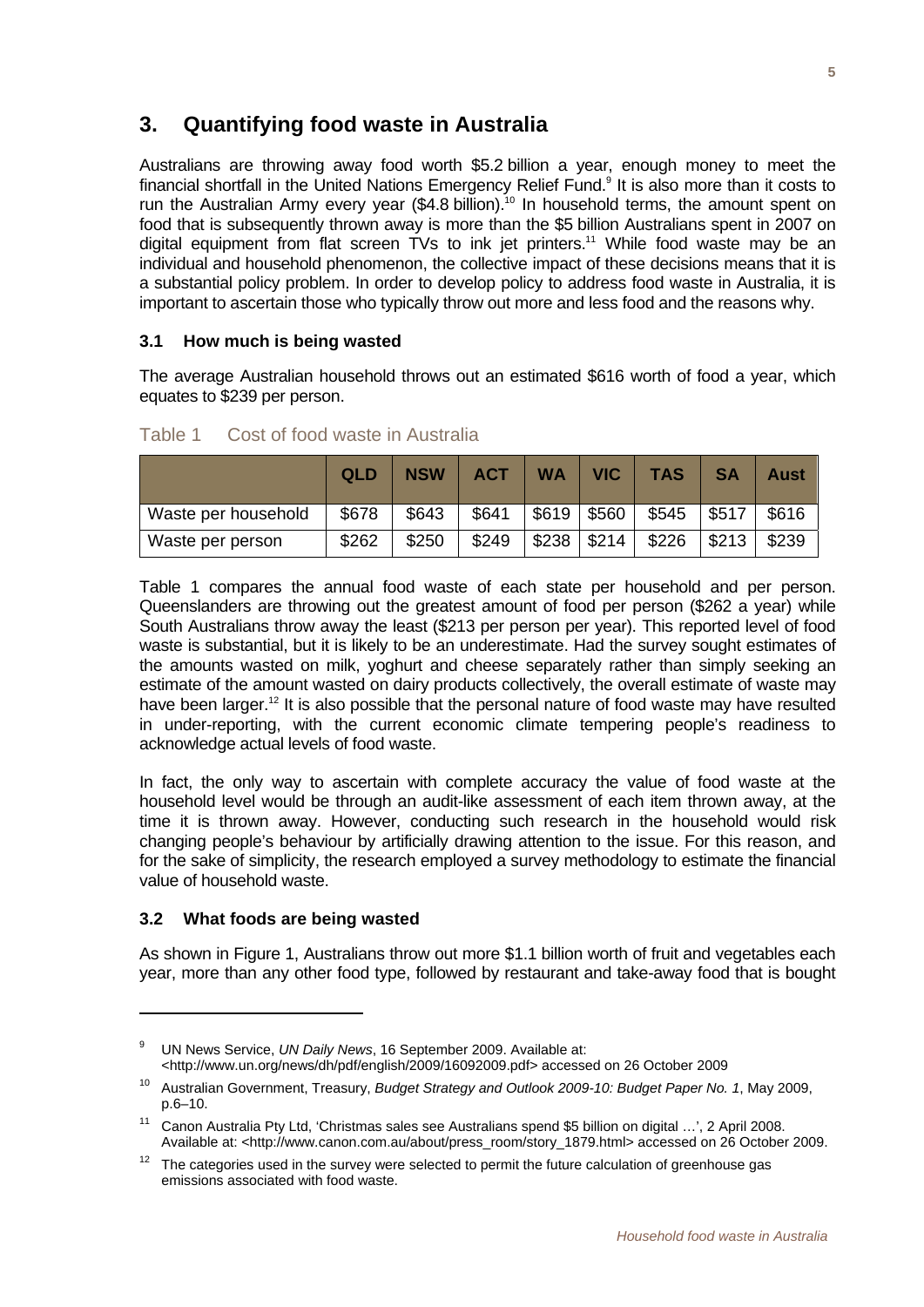but left uneaten. Australian households are also throwing out \$872.5 million worth of fresh meat and fish every year.





#### **3.3 Greenhouse gas emissions**

The greater the quantity of food that is discarded, the greater the amount of greenhouse gas emissions that are wastefully generated. Food waste leads to unnecessary emissions associated with transport, processing and refrigeration in addition to those emanating directly from agricultural production. At the other end of the 'food chain', the decomposition of food waste in landfills creates methane, which has a much larger global warming potential than carbon dioxide.<sup>13</sup>

Almost half of all municipal waste is comprised of organic material, most of which is household rubbish. According to the Productivity Commission, 70 per cent of municipal waste went to landfill in 2002–03. This figure varies between states, however, with 74 per cent sent to landfill in Queensland and 61 per cent in South Australia.<sup>14</sup> Figures from Victoria reveal that three quarters of household organic waste (food and garden) is sent to landfill. The decomposition of organic waste is the main source of greenhouse gas emissions from landfill; in 2004, solid waste in landfill emitted 15 Mt  $CO<sub>2</sub>$ -e.<sup>15</sup>

From these figures it can be conservatively estimated that household food waste is responsible for 5.25 Mt CO2-e emissions, a rate of pollution that is similar to the total emissions involved in the manufacture and supply of iron and steel in Australia.<sup>16</sup> When emissions from decomposing

l

<sup>&</sup>lt;sup>13</sup> Methane has a global warming potential 21 times greater than carbon dioxide.

<sup>14</sup> Australia. Productivity Commission, *Waste management*, p.30.

<sup>15</sup> Australia. Productivity Commission, *Waste management*, p. 71

<sup>16</sup> CSIRO and University of Sydney, *Balancing Act. A Triple Bottom Line analysis of the Australian Economy*, vol. 1, 2005, p107.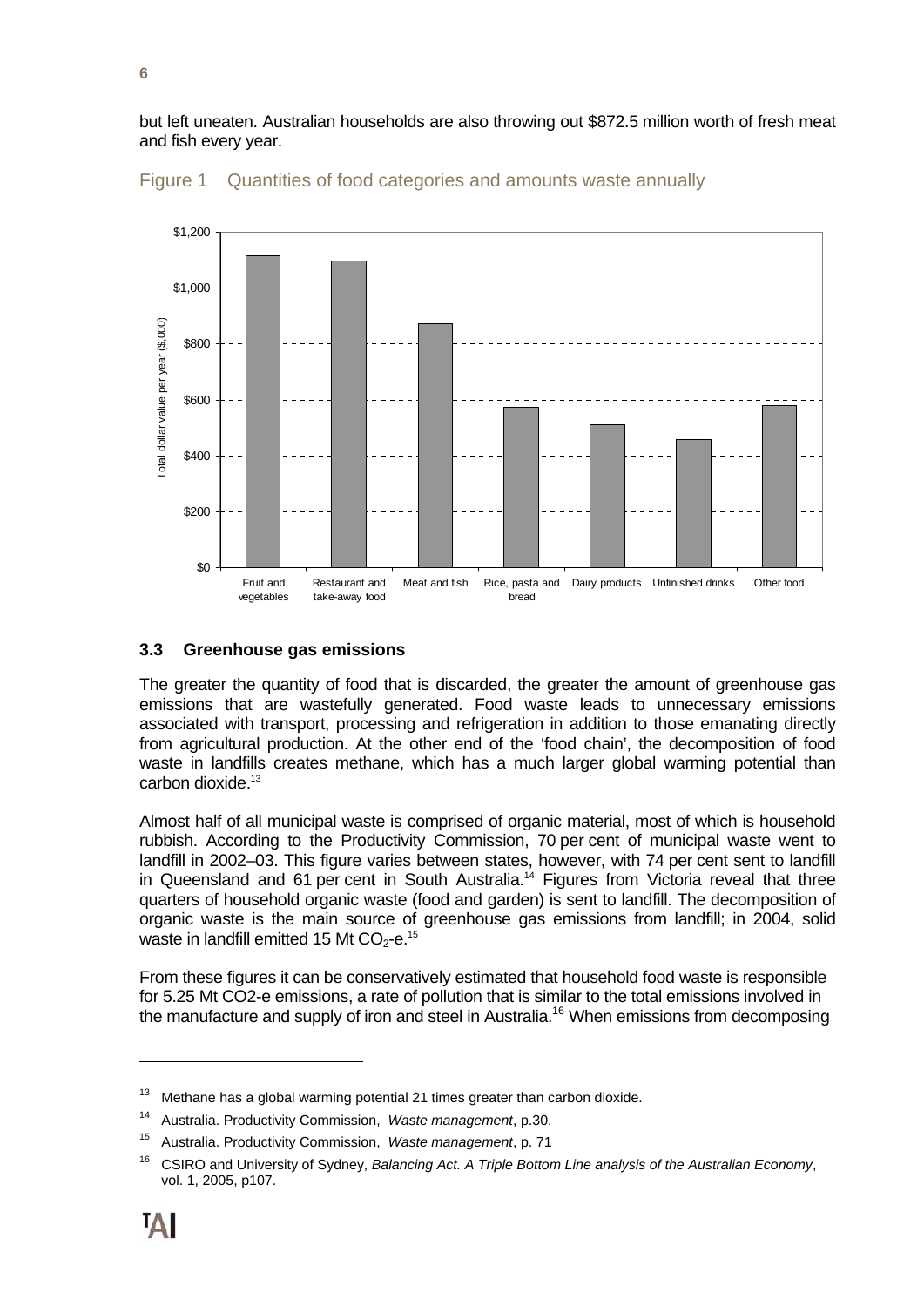food in landfill are combined with those from the production and transport of food, the actual level of pollution will be even higher.<sup>17</sup>

#### **3.4 Household income and food waste**

The survey data indicate that household income is a strong influence on the amount of food thrown out and in all but one state, higher household incomes are associated with higher levels of food waste. Figure 2 shows the increasing trend in food waste relative to household income by state.





Across Australia, households with an income of \$40,000 or less reported wasting food worth \$518 a year. This compares with food waste of \$635 a year for households with an income between \$40,000 and \$80,000. Australian households earning more than \$80,000 a year are wasting \$803 in food annually.

While the link between household income and food waste is evident in the results for the majority of states, there is a noticeable exception—Victorian households with an income greater than \$80,000 report a comparatively low rate of food waste (\$444 per person). This result contributed to the overall low level of waste per person for Victoria (Table 1). It is interesting to note that despite this significant reduction in the reported level of food waste, Victorian households did not report substantially different levels of concern with food waste and neither did their motivations to reduce food waste differ greatly from high income earners in other states.

While there is a clear connection between levels of food waste and household income, the following section will show that household size also plays an important role.

l

Further analysis of the greenhouse effect of food waste will be calculated in a subsequent report.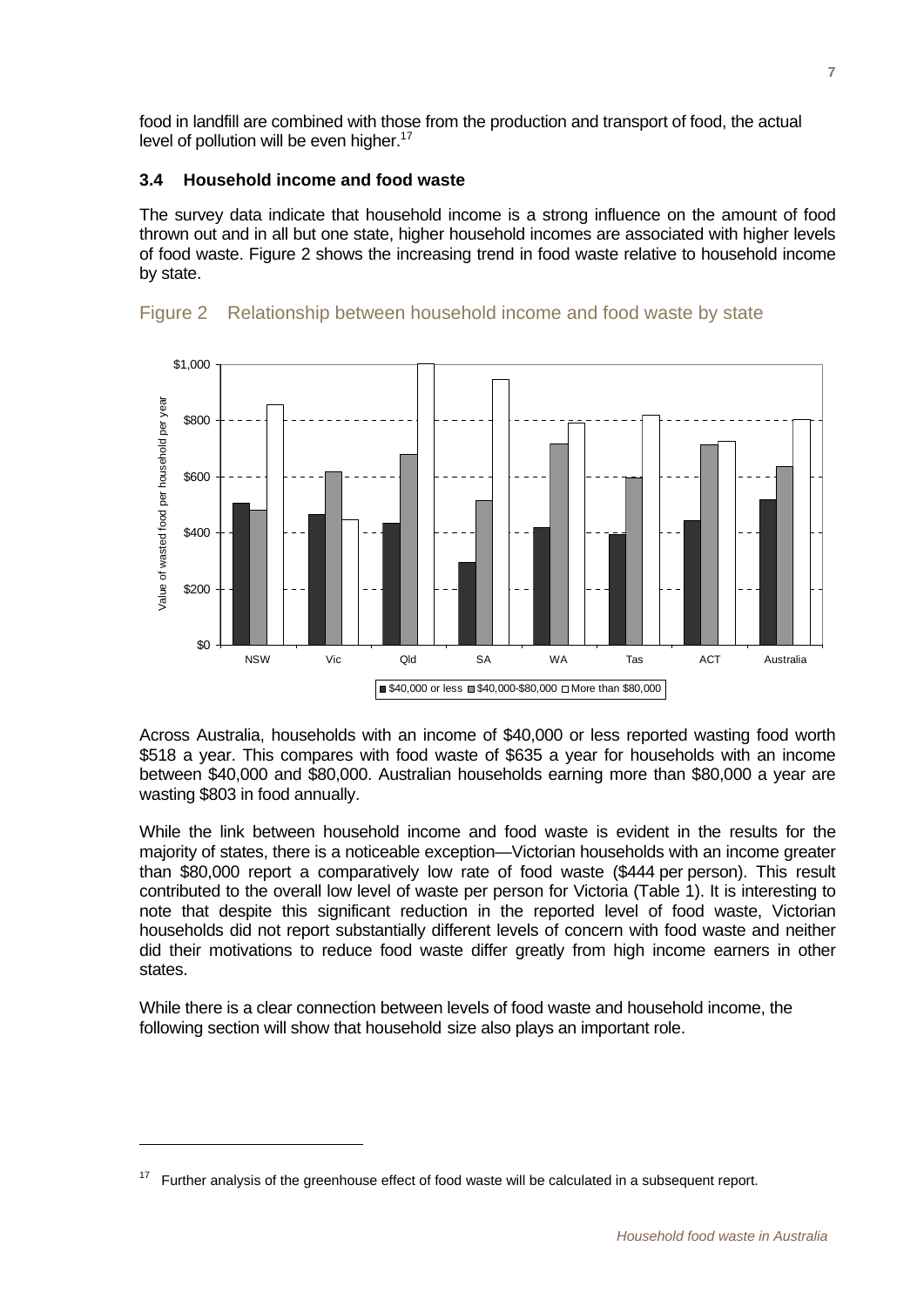#### **3.5 Household size and food waste**

Single-person households waste the least amount of food *per household*. However, as shown in Table 2, on a *per person* basis, single-person households waste by far the most food.

| <b>Household size</b> | <b>Average food waste</b><br>(\$/yr/household) | <b>Average food waste per</b><br>person (\$/yr) |
|-----------------------|------------------------------------------------|-------------------------------------------------|
| Single person         | \$363                                          | \$363                                           |
| Two persons           | \$506                                          | \$253                                           |
| Three persons         | \$782                                          | \$261                                           |
| Four persons          | \$784                                          | \$196                                           |
| Five or more persons  | \$1,138                                        | \$190 <sup>a</sup>                              |

Table 2 Food waste by household size

<sup>a</sup> Total average waste divided by six.

There are a number of possible explanations for why single-person households waste the most food. It may be because single householders are more likely to be young and have lifestyles less attuned to regular patterns of eating at home. Alternatively, the fact that food is not packaged for single-person households may result in more waste. For example, a loaf of bread is the same size irrespective of how many people are going to be eating it before it goes stale.

As Figure 3 shows, the link between increased food waste and higher incomes is valid for households in most size categories. However, for households with more than five occupants the pattern is reversed: higher incomes are associated with lower levels of food waste. The difference is due to five-person households with no children, which tend to be share households. For large family households, on the other hand, the link between food waste and income is less clear.



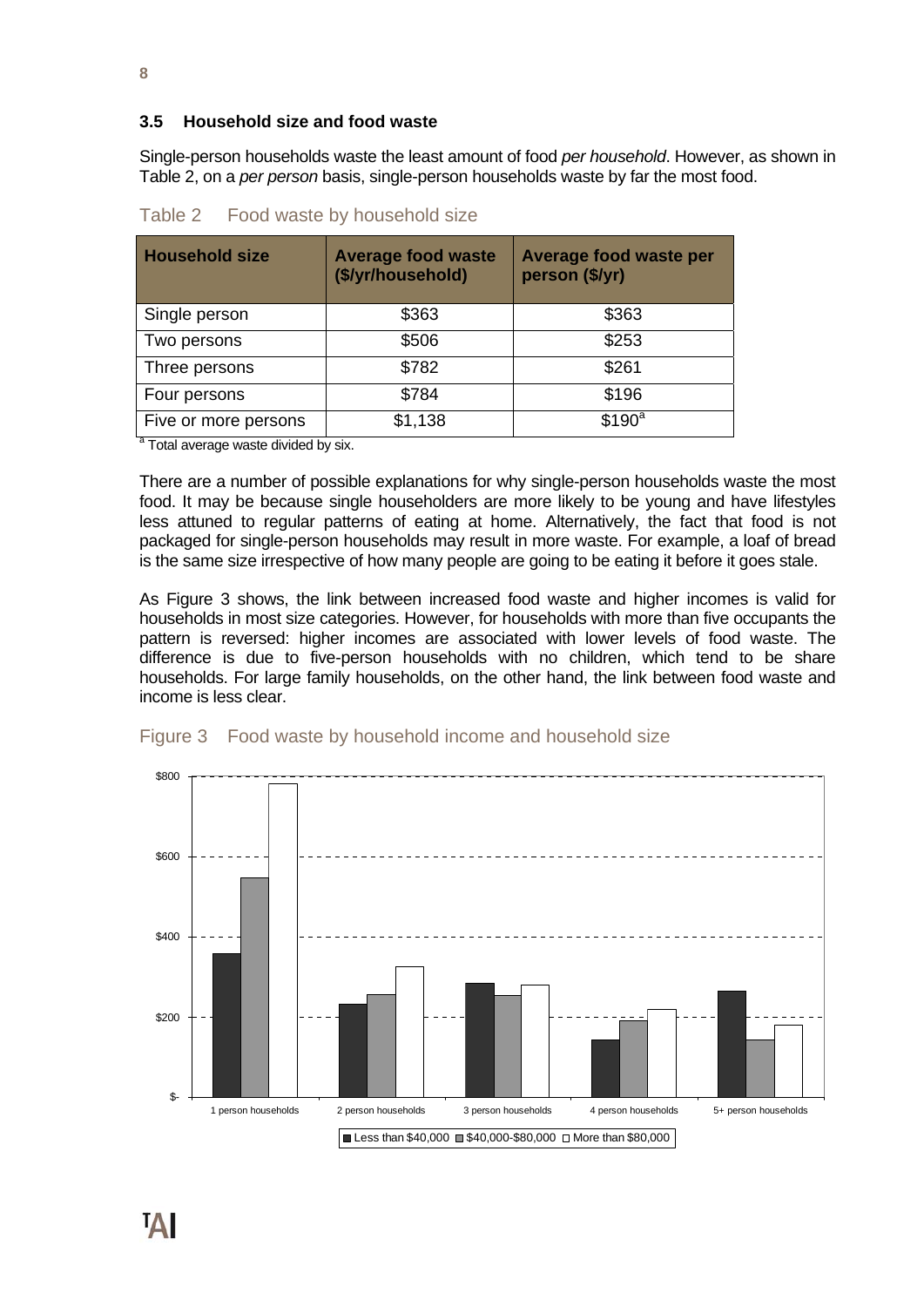While single-person households waste more than other households on a per person basis, there is a category of household that wastes even more: households in which two unrelated people live together. As shown in Table 3, two-person 'share houses' waste even more food per person than single-person households, possibly due to separate cooking habits, demarcation disputes over grocery ownership, or some other characteristic of small share households.

| <b>Household size</b> | <b>Average food waste</b><br>(\$/yr/household) | Average food waste per<br>person (\$/yr) |
|-----------------------|------------------------------------------------|------------------------------------------|
| Single person         | \$363                                          | \$363                                    |
| Two-person family     | \$471                                          | \$236                                    |
| Two persons sharing   | \$770                                          | \$385                                    |

#### Table 3 Food waste by different small household types

These results complement the finding that household income influences levels of household food waste but household income and size alone are not sufficient to explain the level of waste. The role of attitudes towards food waste is discussed below.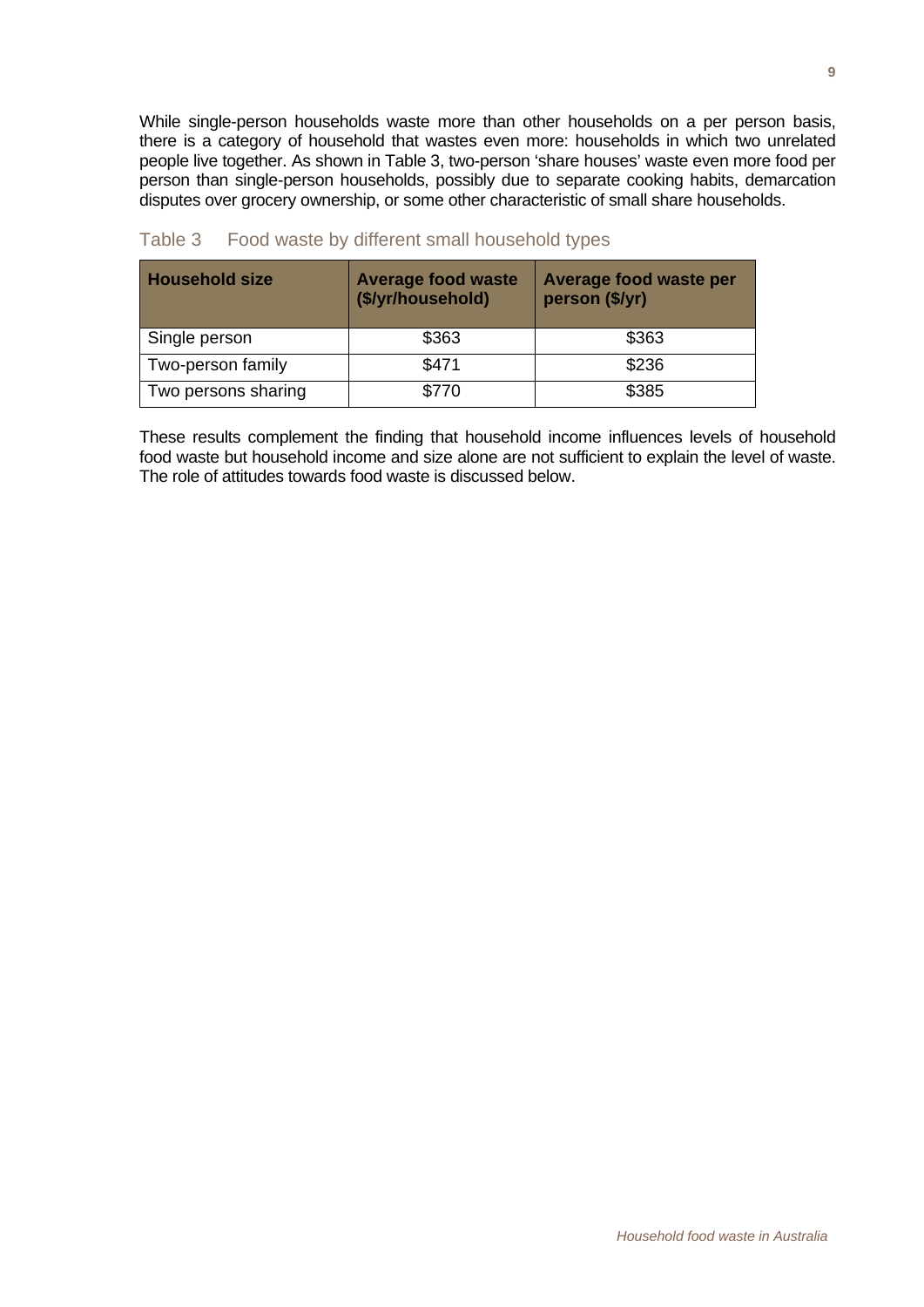## **4. Accounting for food waste in Australia**

Despite the \$5.2 billion worth of food wasted in Australia every year, the survey results suggest that food waste is not a significant concern for the majority of Australian households. This is evident in the relationship between stated attitudes to household waste and actual behaviour.

#### **4.1 Household attitudes about food waste**

The survey data show that most households are either 'very concerned' or 'somewhat concerned' about household waste. Figure 4 compares concern about personal household food waste and household income in Australia.

#### Figure 4 Relationship between concern about personal household waste and household income



The majority of households (83 per cent) were 'somewhat concerned' or 'very concerned' about the amount of food they throw out. As seen in Figure 4, the degree of concern expressed about personal household waste shifts from 'very concerned' to 'somewhat concerned' as household income increases, a finding consistent with the results reported in Section 2.

A similar finding was made in relation to the level of guilt felt by households when throwing out food. Eighty-four per cent of respondents reported feeling guilty whereas only 15 per cent reported not feeling guilty.

Attitudes to food waste play a significant, but not necessarily consistent, role in understanding the level of food wasted by different households. The following section looks at the relationship between household behaviours and the amount of food waste.

#### **4.2 Household behaviour and food waste**

A majority of household residents (53 per cent) favour a focus on food brought into the house as the best way to reduce food waste. A further 42 per cent think that planning meals around the food already in the household is the most efficient method. Recycling food waste as compost was not considered by many households to be the best way to reduce food waste.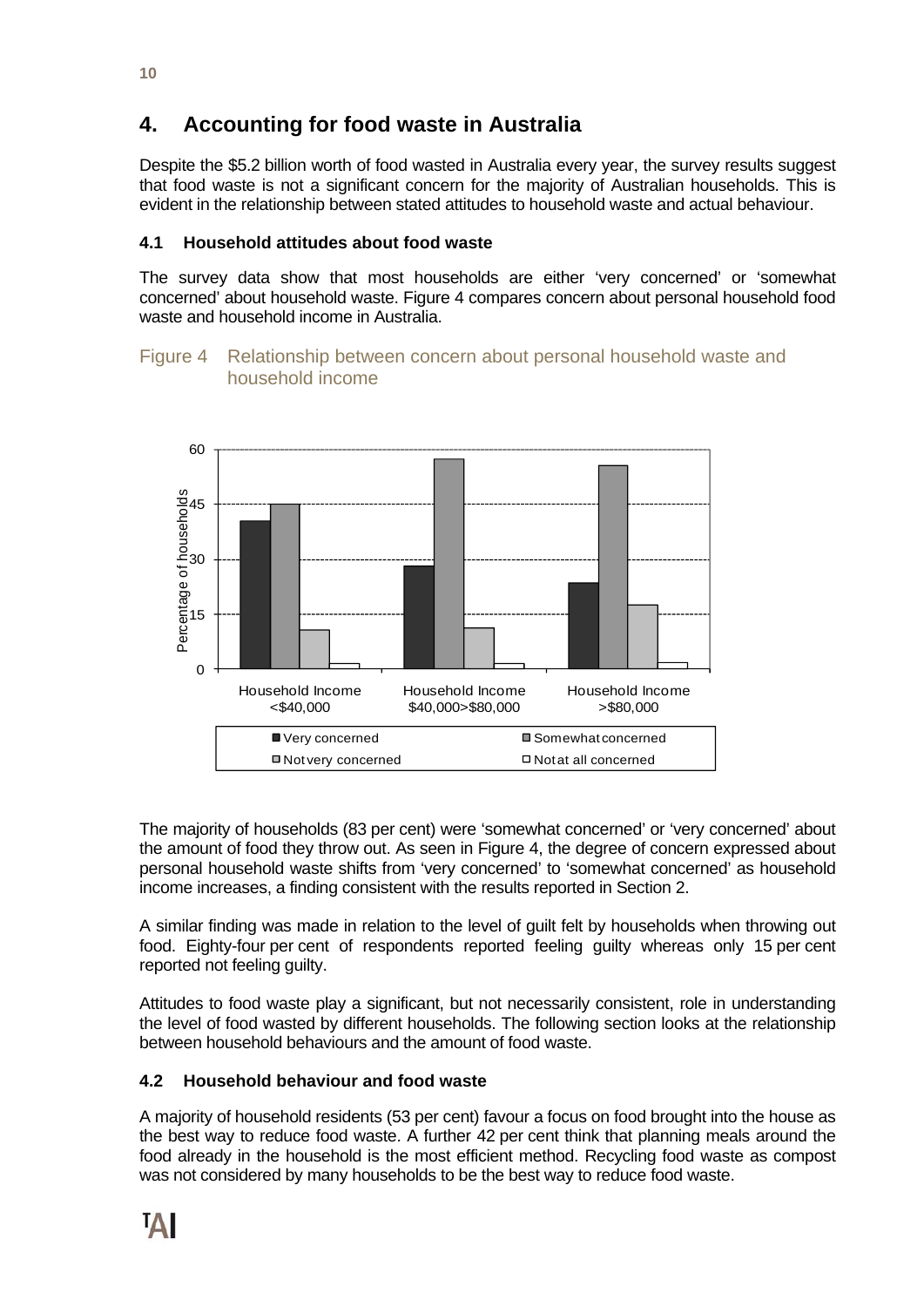Despite the widespread support for the idea of purchasing only food that is needed or for planning meals around the food that has already been purchased, household behaviour does not appear to be consistent with these approaches to reducing food waste. For example:

- Householders who believe that buying only food that will be eaten is the best way to reduce food waste report that they usually take a list when they go shopping. However, many of these respondents also agreed that they often buy things on the spur of the moment.
- Householders who believe that reducing food waste is best achieved by planning meals around the food they already have were also likely to think about how they might incorporate leftovers into a meal. However, many of these respondents said that they often plan meals based on what they want to eat rather than around the food that they already have.

This pattern of contradictory behaviour indicates that food waste is not always regarded by Australians to be sufficiently important to change behaviour. The following section examines what motivates householders to address their level of food waste.

#### **4.3 Motivations to reduce food waste**

Respondents were asked to prioritise the reasons that might motivate them to reduce their food waste, if they were to try. The options presented were: environmental; financial savings; concern about poverty and hunger; or other reasons. Respondents were able to select more than one motivating factor.

Financial savings were the primary reason (85 per cent) that respondents cited as their motivation to reduce the amount of food they waste. This motivation was twice as prevalent as protecting the environment (41 per cent) or humanitarian concerns (27 per cent).

The impact of different motivations on the reported level of household waste is shown in Table 4. Respondents who said that financial savings were a motivator for reducing food waste spent \$601 on food they did not consume, compared to \$703 for people who were not motivated by financial reasons. Interestingly, those who cited environmental or humanitarian reasons for avoiding food waste actually spent more money on food they did not consume than those who did not share those motivations. Indeed, financial saving was the only motivating factor associated with lower levels of food waste.

|                              | <b>Is a motivator</b>       | Is not a motivator |  |  |
|------------------------------|-----------------------------|--------------------|--|--|
|                              | Waste per household (\$/yr) |                    |  |  |
| Financial savings            | \$601                       | \$703              |  |  |
| <b>Environmental reasons</b> | \$626                       | \$610              |  |  |
| Humanitarian concerns        | \$634                       | \$610              |  |  |

#### Table 4 Effect of motivation on reducing actual food waste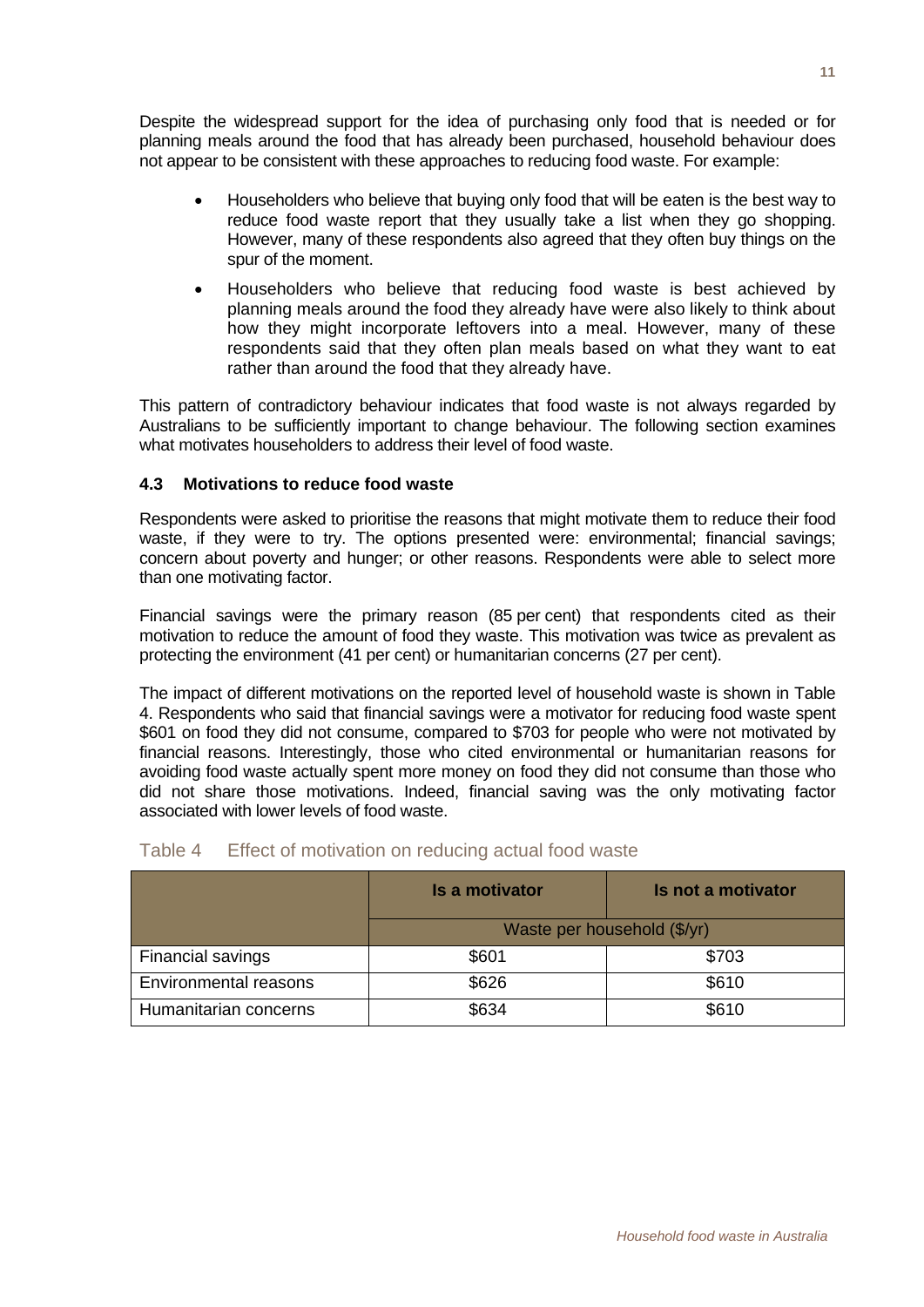## **5. Conclusion**

Most Australians report being concerned about food waste and confess to feeling guilty when they throw food away, yet their behaviour suggests otherwise. Collectively, they admit to throwing out \$5.2 billion worth of food each year.

While there is no simple relationship between attitudes to food waste and behaviour, household size and income have a direct influence on levels of food waste. In general terms, the higher a household's income and the lower its number of occupants, the greater the amount of food waste generated per person.

A considerable number of those who say that the best way to avoid waste is to take a shopping list admit to impulse purchases. In addition, many of those who think that the best way to avoid waste is to plan meals around the food that is already in the house admit that they often plan meals around what they want to eat and not the food they already have. A majority of survey respondents expressed concern about the amount of food thrown out by their household, and most also reported feeling guilty about it.

This research shows that the desire to reduce food waste is twice as likely to be motivated by financial concerns as by 'altruistic' factors such as the environment or poverty. Respondents motivated by the desire to save money reported wasting \$100 less per household than those who were not motivated by money.

While it is possible to reduce food waste and, in turn, reduce the impact of food production on the environment, our results suggest that food wastage will continue to be a problem unless government takes steps to address it. In fact, without significant policy changes, it is likely to increase. The results presented in this paper reveal a strong link between household income and levels of food waste. Given expectations of continued increases in household income, it is likely that food waste will also increase.

A second reason to expect increased food waste is the trend towards smaller households; this research shows that smaller households tend to generate more food waste per person. When these two factors—rising incomes and declining household size—are combined with the projections of rapid population growth, the mountain of food waste generated in Australia will almost certainly grow unless significant policy changes are rapidly introduced.

While the policy implications of this research will be explored more fully in subsequent publications by The Australia Institute, some directions for policy reform are immediately apparent.

First, the fact that Australians readily admit to spending more than \$5 billion a year on food that they throw away suggests that there is a clear role for government in helping to solve this problem, especially when the environmental effects of this waste are taken into account. It is in the direct financial interests of most households to reduce food waste, yet many households continue to throw away large quantities of food. It is only through government action that the causes and consequences of household waste can be properly addressed.

Second, simply informing people about the nature and extent of the problem and providing simple strategies to reduce waste is unlikely to be successful. Most people are aware that they waste a significant amount of food and know what kinds of behaviour are likely to help them reduce their waste. The problem is not a lack of awareness but of translating this into behaviour change.

Third, if government policy is to be effective in reducing food waste, it will need to focus on discouraging retailers from promoting wasteful purchasing activities. For example, the provision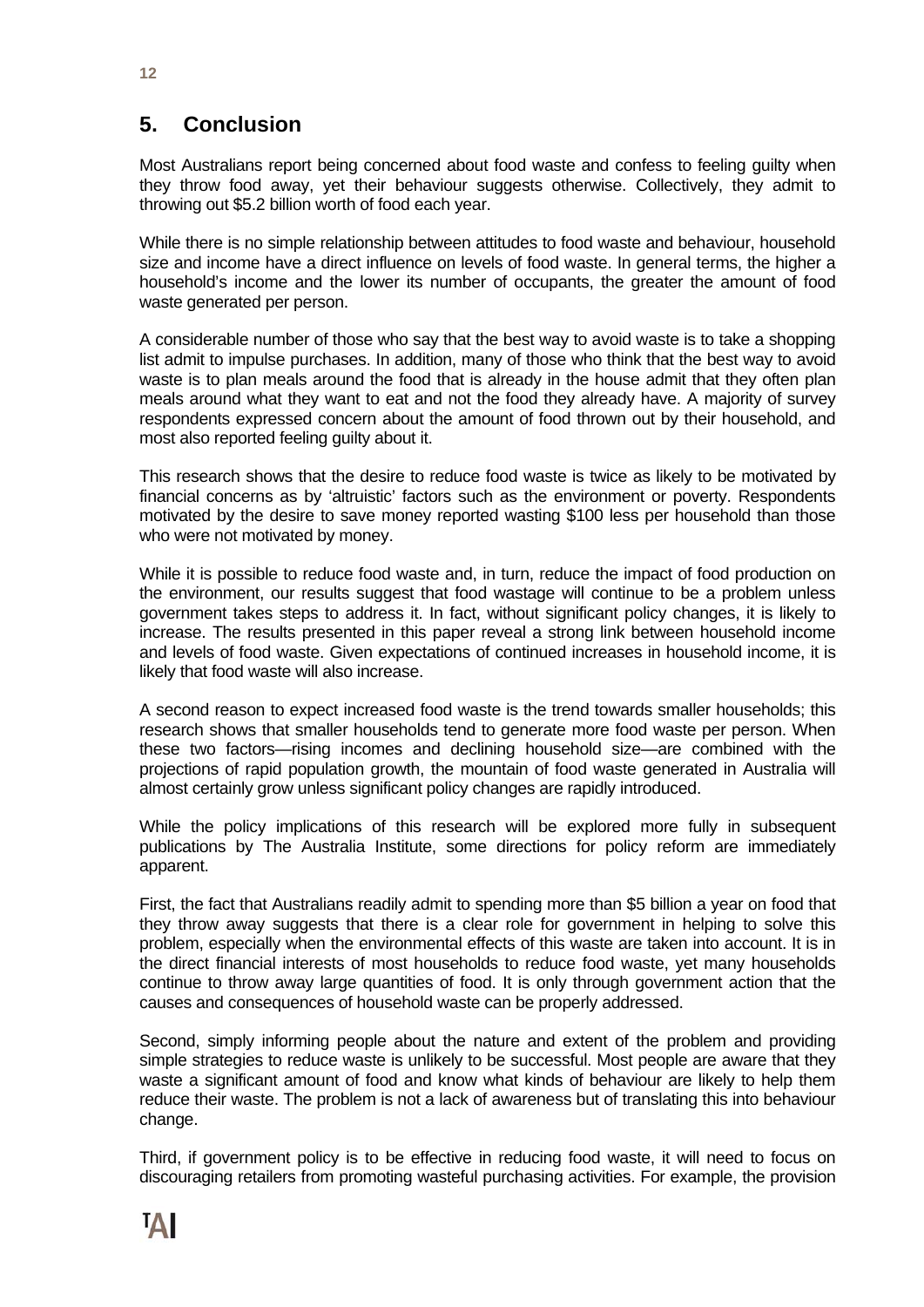of plastic shopping bags helps retailers to ensure that customers do not need to plan their purchases in advance. While the direct link between plastic bags, litter and landfill is well understood in Australia, the role of plastic bags in helping to promote wasteful shopping practices seems to be less well understood.

Many state governments suggest that they are committed to the notion of 'reduce, reuse, recycle'. While there do not appear to be any particular interest groups with a strong incentive to prevent governments from encouraging recycling, the same cannot be said for government policies aimed at reducing wasteful consumption. The strong resistance from retailers to the banning of free plastic bags, for example, suggests that government policies aimed at 'reduce' may encounter bigger political obstacles than those experienced by the policies of 'recycle'.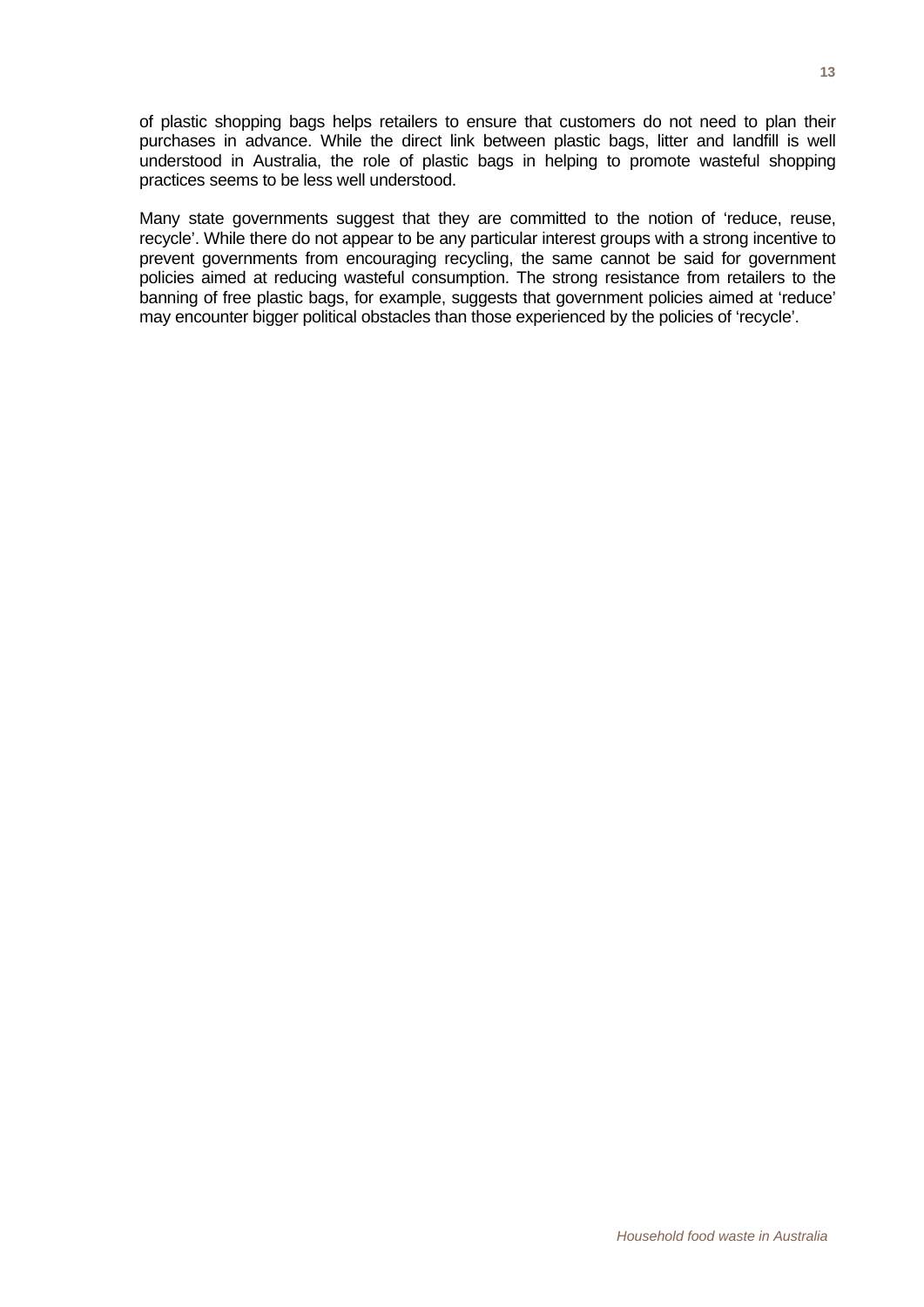## **References**

Australia, Productivity Commission, (2006). *Waste management: Productivity Commission inquiry report,* Productivity Commission, Melbourne. Available at: <http://www.pc.gov.au/inquiry/waste/finalreport/overview.pdf>

Australian Bureau of Statistics, (2007). 'Article: Household waste', in *Australian Social Trends 2007*, 'Cat. No. 4102.0, ABS, 7 August. Available at: http://www.ausstats.abs.gov.au/ausstats/subscriber.nsf/0/E15A3A2832FCC99BCA25732F0 01CA721/\$File/41020\_Household%20waste\_2007.pdf.

Australian Government, Treasury, (2009). *Budget Strategy and Outlook 2009 10: Budget Paper No. 1*, May.

Australian Government, Department of Climate Change, (2009). *National Inventory by Economic Sector 2007*, May.

Canon Australia Pty Ltd, (2008). 'Christmas sales see Australians spend \$5 billion on digital …', (website), 2 April. Available at: http://www.canon.com.au/about/press\_room/story\_1879.html.

CSIRO and University of Sydney (2005). *Balancing Act. A Triple Bottom Line analysis of the Australian Economy*, vol. 1. Available at: www.cse.csiro.au/publications,

Hamilton, C Denniss, R and Baker, D, (2005). *Wasteful Consumption in Australia*, discussion paper 77, The Australia Institute, March.

UN News Service, (2009). *UN Daily News*, 16 September. Available at: <http://www.un.org/news/dh/pdf/english/2009/16092009.pdf> accessed on 26 October 2009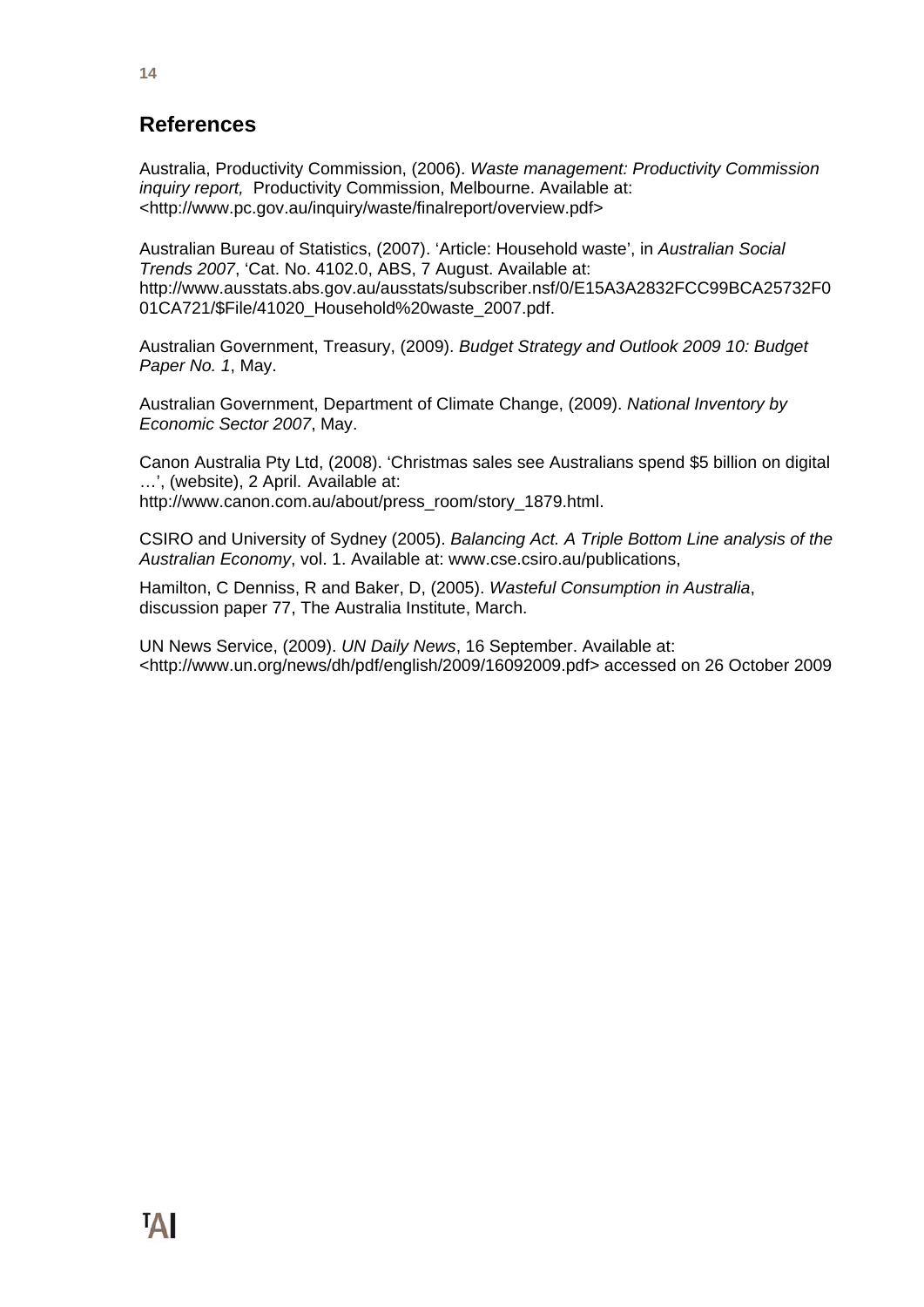## **Appendix**

The following questions are about the ways that the people in your household buy and use food. Please think about your **whole household** when answering.

Q1. Do you think your household throws away too much food?

- Yes too much
- No not too much
- Don't throw out any food

Q2. In the past week, have you or anyone in your household thrown out any meat or fish, either raw or cooked?

- Yes
- No skip Q12 and Q13
- Not sure skip Q12 and Q13

Q3. In the past week, have you or anyone in your household thrown out any fruit or vegetables, either raw or cooked?

- Yes
- No skip Q14 and Q15
- Not sure skip Q14 and Q15

Q4. In the past week, have you or anyone in your household thrown out any dairy products?

- Yes
- No skip Q16
- Not sure **skip Q16**

Q5. In the past week, have you or anyone in your household thrown out any rice, pasta or bread?

- Yes
- $\bullet$  No skip Q17
- Not sure **skip Q17**

Q6. In the past week, have you or anyone in your household bought any takeaway or restaurant food and not eaten all of it, and then discarded the rest?

- Yes
- No skip Q18
- Not sure **skip Q18**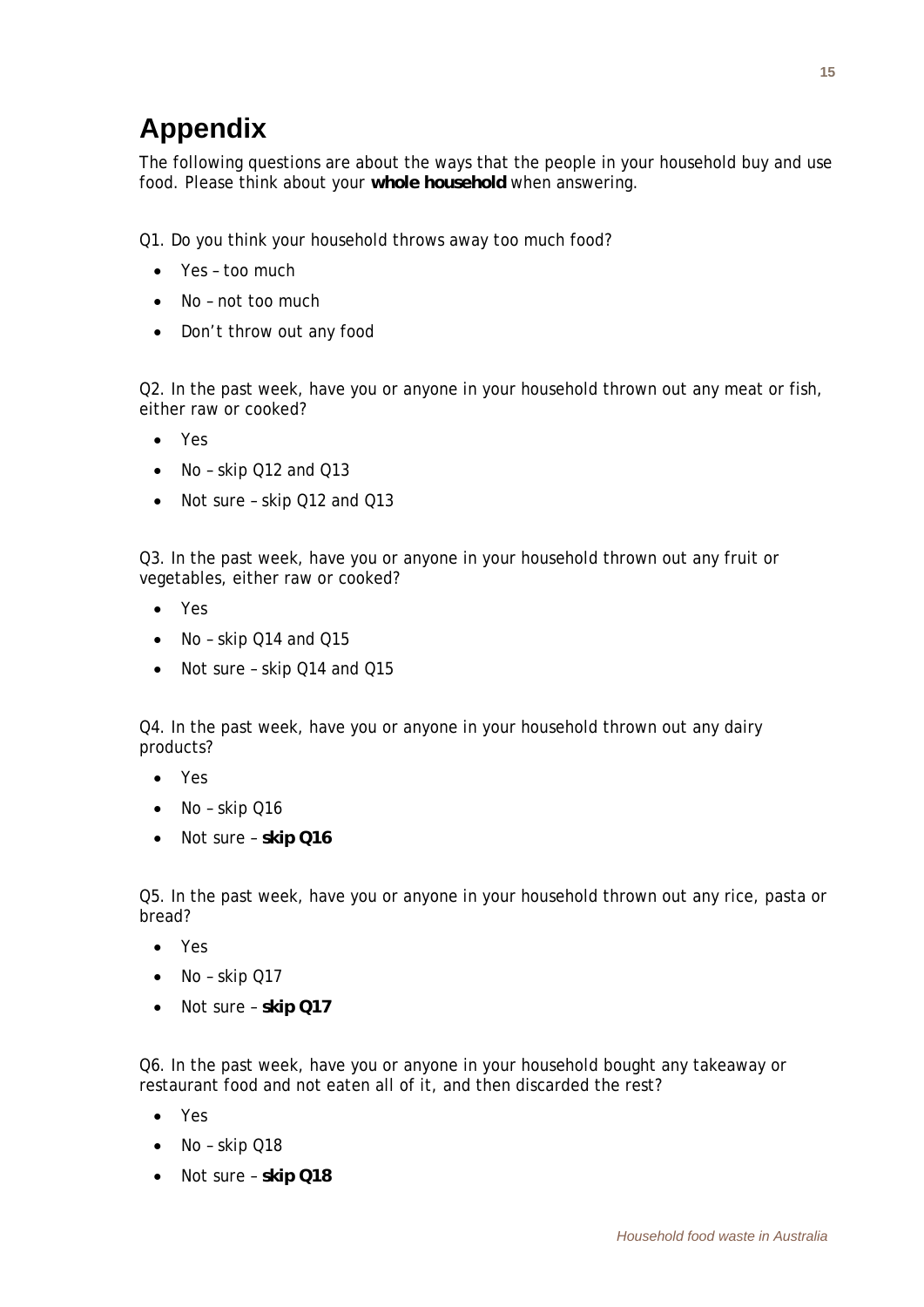Q7. In the past week, have you or anyone in your household thrown away any unfinished drinks (alcoholic or non-alcoholic)? This could include half-finished bottles.

- Yes
- $\bullet$  No skip Q19
- Not sure **skip Q19**

Q8. In the past 3 months, have you or anyone in your household thrown out any food from your freezer because you were not going to use it?

- Yes
- $\bullet$  No skip Q20
- Not sure **skip Q20**

Q9. In the past 3 months, have you or anyone in your household thrown out any food from your pantry or cupboards because you were not going to use it?

- $\bullet$  Yes
- $\bullet$  No skip Q21
- Not sure **skip Q21**

Q10. In the past 3 months, have you or anyone in your household thrown out any unused or partially used jars or bottles of food from your fridge because you were not going to use them?

- Yes
- $\bullet$  No skip Q22
- Not sure **skip Q22**

Q11. In the past 3 months, have you or anyone in your household thrown out any other kinds of food? Please think about any food not already mentioned.

- Yes
- $\bullet$  No skip Q23
- Not sure **skip Q23**

Q12. Please estimate the weight of any meat or fish that was thrown away in the past week. Please include both raw and cooked food.

- Only a small amount (less than 0.2 kg)
- $-0.2$  kg  $-0.5$ kg
- $\bullet$  0.5kg 1kg

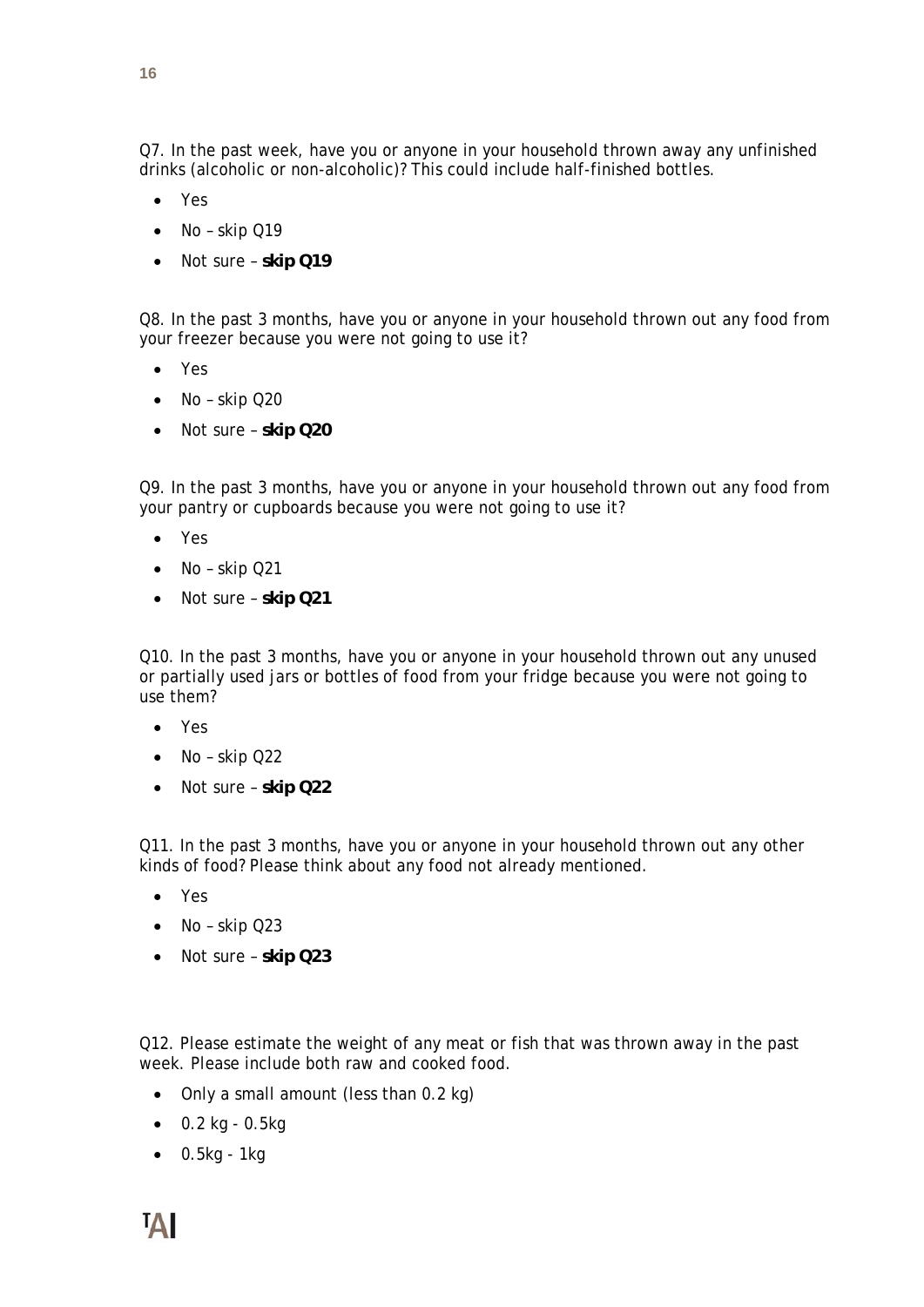- $\bullet$  1kg 2kg
- More than 2kg
- Not sure

Q13. Please estimate the original cost of this meat or fish.

- Less than \$1
- $•$  \$1-\$5
- $•$  \$5-\$10
- $\bullet$  \$10-\$20
- $\bullet$  \$20-\$50
- More than \$50
- Not sure

Q14. Please estimate the weight any fruit or vegetables that were thrown away in the past week. Please include both raw and cooked food.

- Only a small amount (less than 0.2 kg)
- $-0.2$  kg  $-0.5$ kg
- $\bullet$  0.5kg 1kg
- $\bullet$  1kg 2kg
- More than 2kg
- Not sure

Q15. Please estimate the original cost of these fruit or vegetables.

- Less than \$1
- $•$   $$1-$5$
- $•$  \$5-\$10
- \$10-\$20
- $•$   $$20-$50$
- More than \$50
- Not sure

Q16. Please estimate the original cost of any dairy products that were thrown away in the past week.

- Less than \$1
- $•$   $$1-$5$
- $•$  \$5-\$10
- $\bullet$  \$10-\$20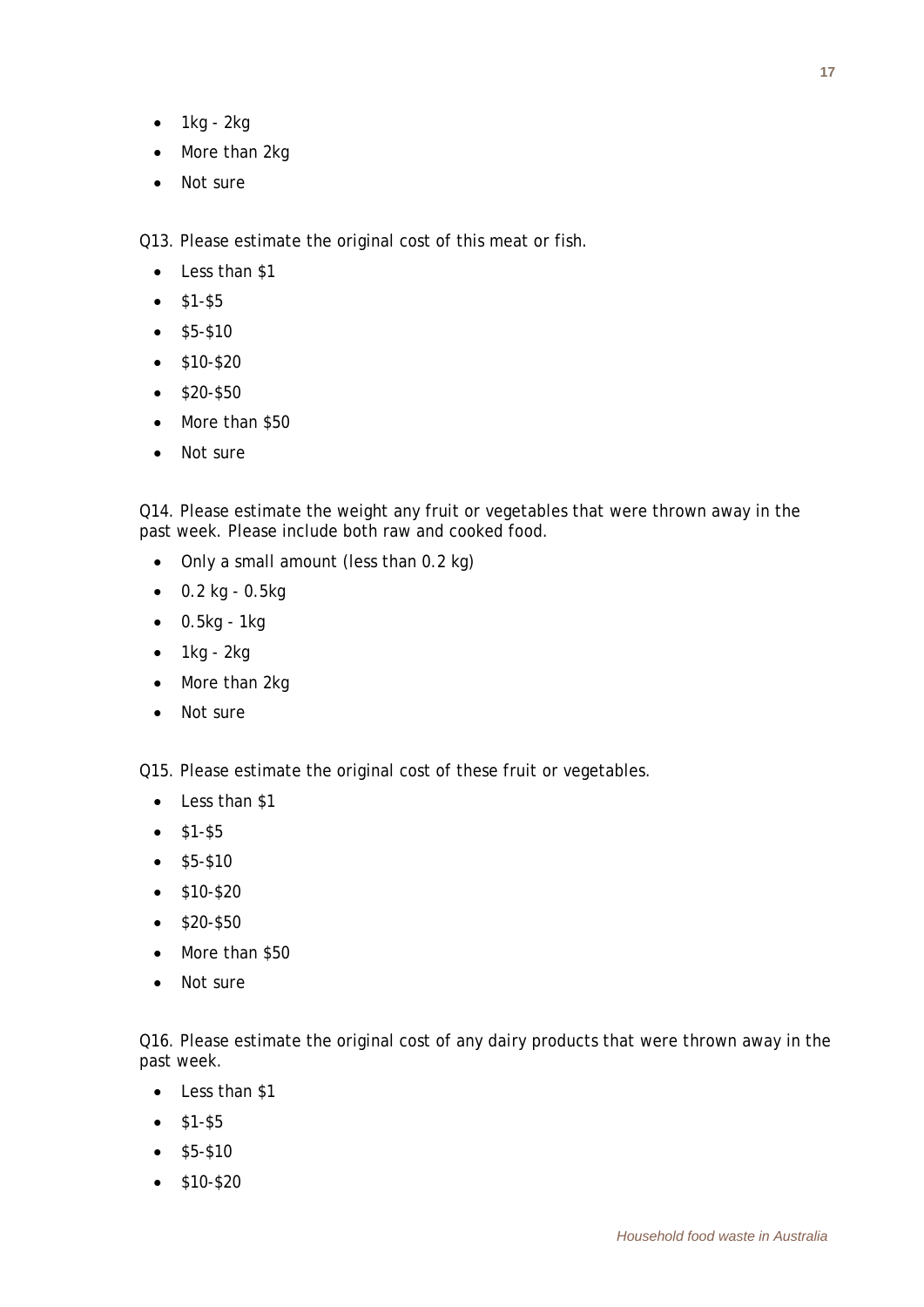- **18**
	- $\bullet$  \$20-\$50
	- More than \$50
	- Not sure

Q17. Please estimate the original cost of rice, pasta or bread that was thrown away in the past week.

- Less than \$1
- $\bullet$  \$1-\$5
- $\bullet$  \$5-\$10
- $\bullet$  \$10-\$20
- $\bullet$  \$20-\$50
- More than \$50
- Not sure

Q18. Please estimate the original cost of any restaurant or takeaway food that was bought in the past week and not eaten, and then discarded.

- Less than \$1
- \$1-\$5
- $\bullet$  \$5-\$10
- $\bullet$  \$10-\$20
- $\bullet$  \$20-\$50
- More than \$50
- Not sure

Q19. Please estimate the original cost of any unfinished drinks (alcoholic or non-alcoholic) that were thrown away in the past week. Please include any half-finished bottles.

- Less than \$1
- $•$   $$1-$5$
- $\bullet$  \$5-\$10
- \$10-\$20
- \$20-\$50
- More than \$50
- Not sure

Q20. Please estimate the original cost of any food from your freezer that was thrown away in the past 3 months.

• Less than \$1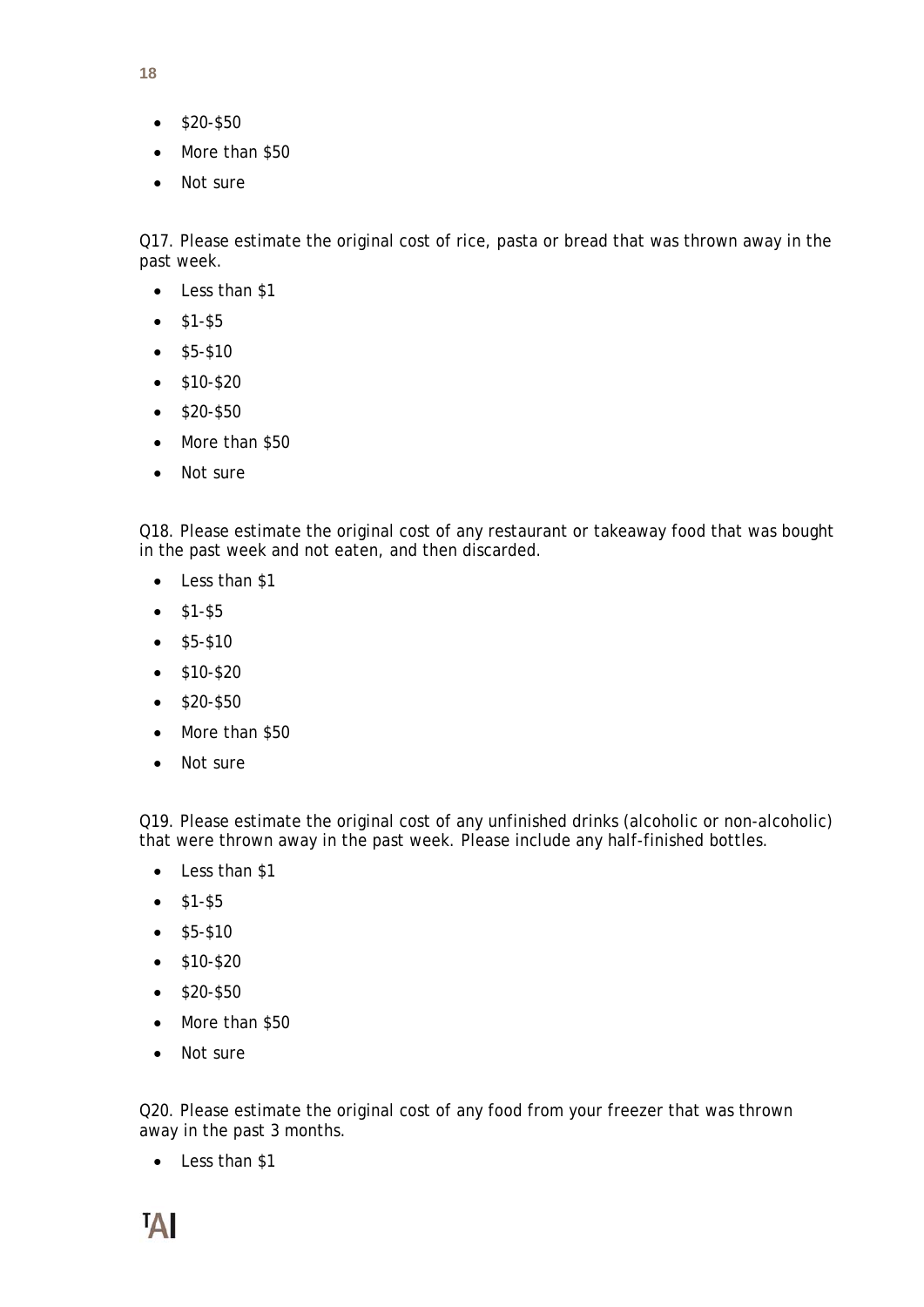- $•$  \$1-\$5
- \$5-\$10
- $\bullet$  \$10-\$20
- \$20-\$50
- More than \$50
- Not sure

Q21. Please estimate the original cost of any food from your pantry or cupboards that was thrown away in the past 3 months.

- Less than \$1
- $•$  \$1-\$5
- $•$  \$5-\$10
- $\bullet$  \$10-\$20
- $\bullet$  \$20-\$50
- More than \$50
- Not sure

Q22. Please estimate the original cost of any unused or partially used jars or bottles of food from your fridge that were thrown away in the past 3 months.

- Less than \$1
- $•$   $$1-$5$
- $•$  \$5-\$10
- $\bullet$  \$10-\$20
- $\bullet$  \$20-\$50
- More than \$50
- Not sure

Q23. Please estimate the original cost of any other kind of food that was thrown away in the past 3 months.

- Less than \$1
- \$1-\$5
- $•$  \$5-\$10
- $•$   $$10-$20$
- $\bullet$  \$20-\$50
- More than \$50
- Not sure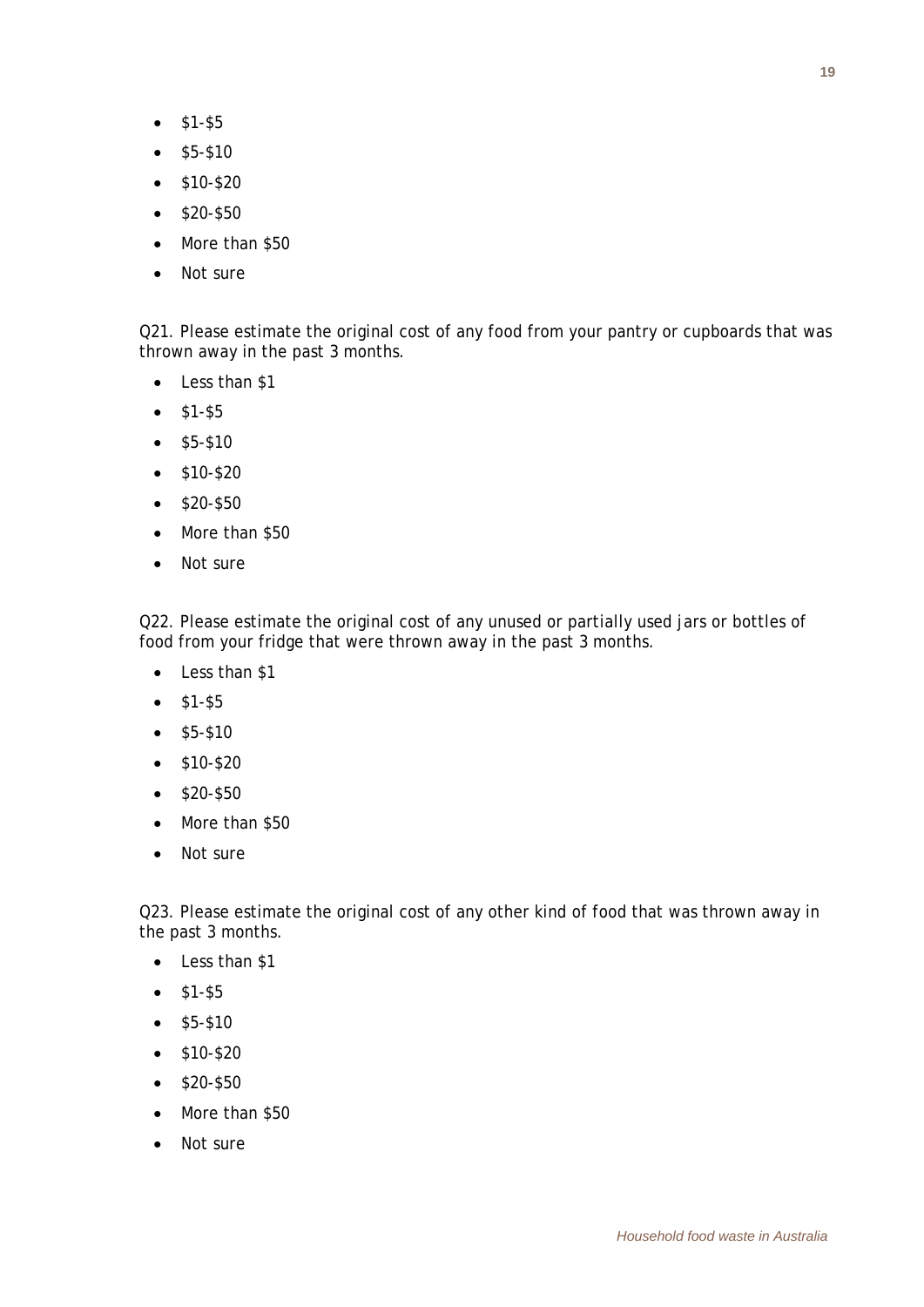Q 1. Q24. Please indicate how much you agree with the following statements. [don't agree, agree slightly, agree strongly, not sure]

- Q24a. I usually plan meals based on what I want to eat, rather than what is in the fridge or the cupboards
- Q24b. When I go grocery shopping I usually take a list
- Q24c. When I go grocery shopping I always plan ahead and buy only what I came for
- Q24d. I tend to buy a lot of groceries in one go, so I don't have to go to the shops all the time
- Q24e. When I buy food that doesn't get eaten I feel quilty
- Q24f. When planning meals, I always think about ways to use leftovers
- Q24g. At Christmas time in my household, a lot of food gets thrown away
- Q24h. When I go grocery shopping I often buy things on the spur of the moment

Q25. How many people in your household are vegetarian?

- None
- 1
- $\bullet$  2
- 3
- 4
- 5
- 6 or more
- Not sure

Q32. When you cook too much food, which of these do you do most often?

- Throw it out straight away
- Keep it for a while and then throw it out
- Keep it and eat it later
- None of these/not sure

Q33. Which of these best describes the kind of outdoor area available to you at home?

- None skip to Q39
- Balcony/deck only **skip to Q39**
- Garden/yard
- Acreage/farm
- **•** Other

Q34. Do you grow your own fruit or vegetables (including herbs)?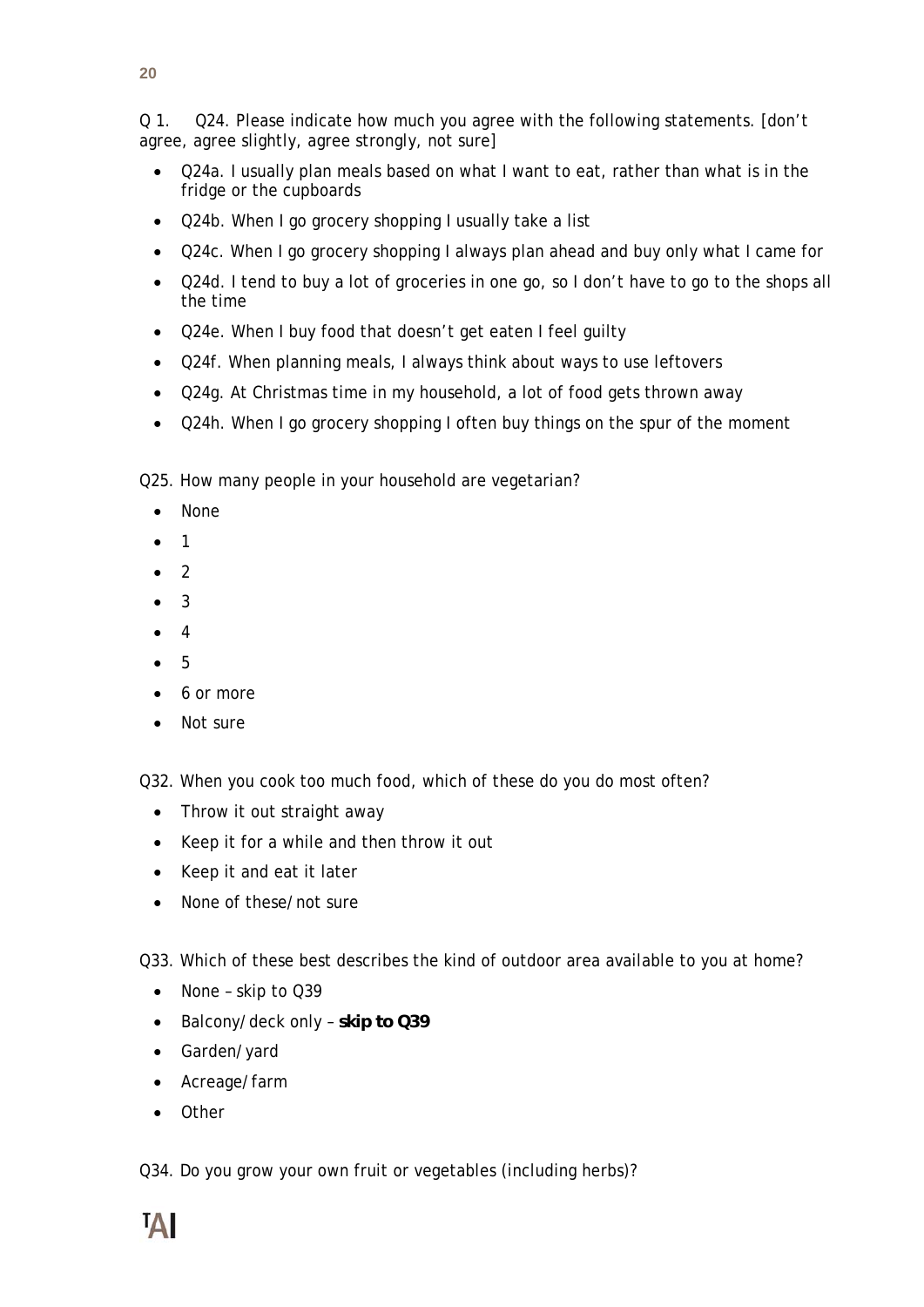- Yes grow some
- Yes grow a lot
- $\bullet$  No

Q35. Does your household have a compost bin/pile for organic waste?

- Yes have a compost bin/pile, and use it
- Yes have a compost bin/pile, but don't use it
- No don't have a compost bin/pile
- The next few questions are about how your household uses water.

Q39. Is your washing machine…?

- Top loading
- Front loading
- Not sure

Q40. What water temperature do you use when washing clothes?

- Cold only
- Cold sometimes, warm/hot other times
- Warm/hot only
- Other
- Not sure

Q41. In the past week, how many loads of washing were done in your household?

- None
- 1
- 2
- 3
- 4
- 5
- 6
- 7
- More than 7
- Not sure

Q42. How many of these loads of washing were less than half full?

• None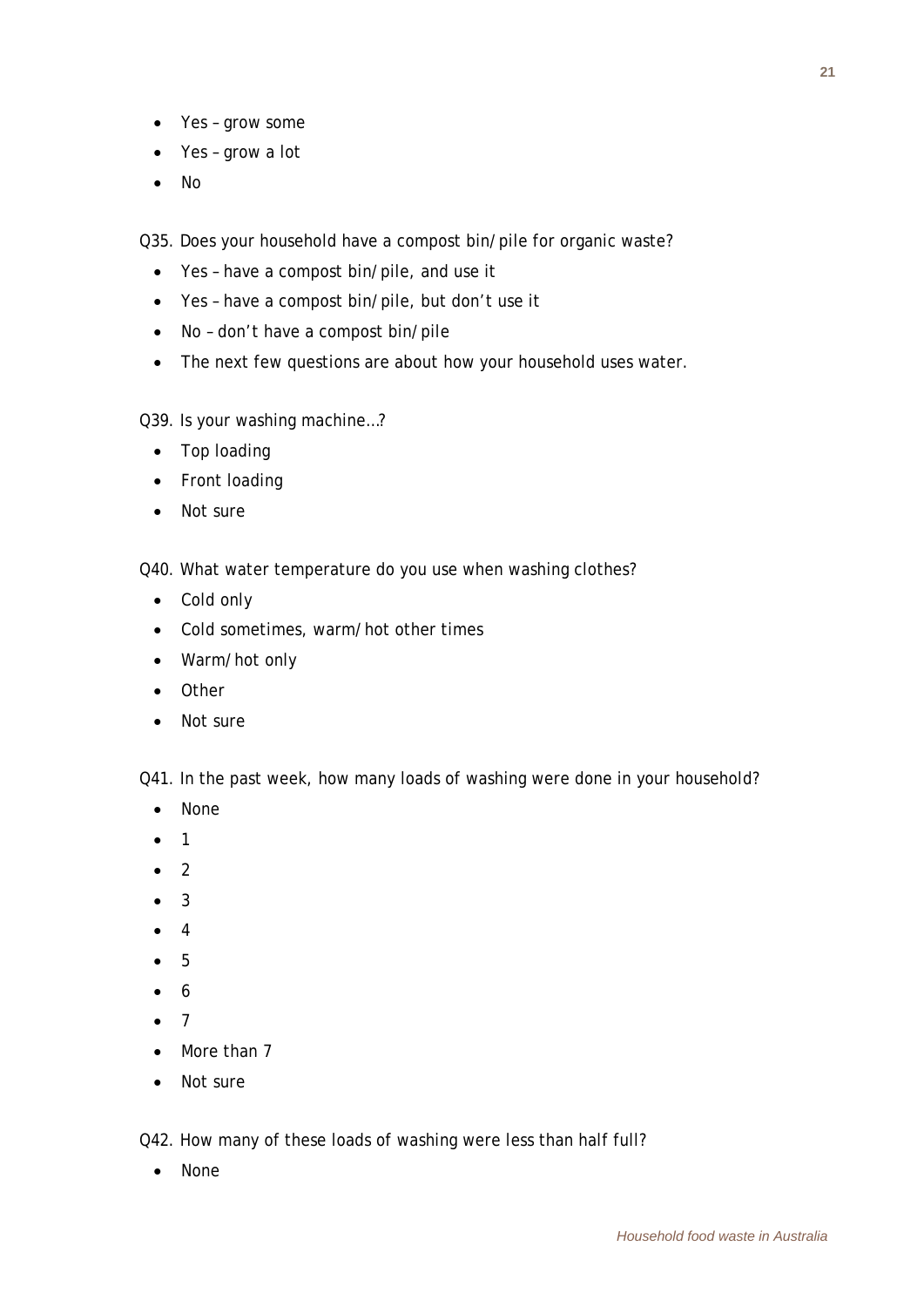- **22**
	- $\bullet$  1
	- 2
	- 3
	- 4
	- 5
	- 6
	- $\bullet$  7
	- More than 7
	- Not sure/not applicable

Q43. Do you have a dishwasher in the household?

- Yes
- No skip to Q45

Q44. In the past week, how many times have you put the dishwasher on when it was less than full?

- Not at all
- Once
- Twice
- Three times
- More than three times
- Not sure

Q45. In the past week, how many trips to the supermarket did you and the members of your household make by car?

- None
- $\bullet$  1
- $\bullet$  2
- 3
- 4
- $5$
- 6
- 7
- More than 7
- Not sure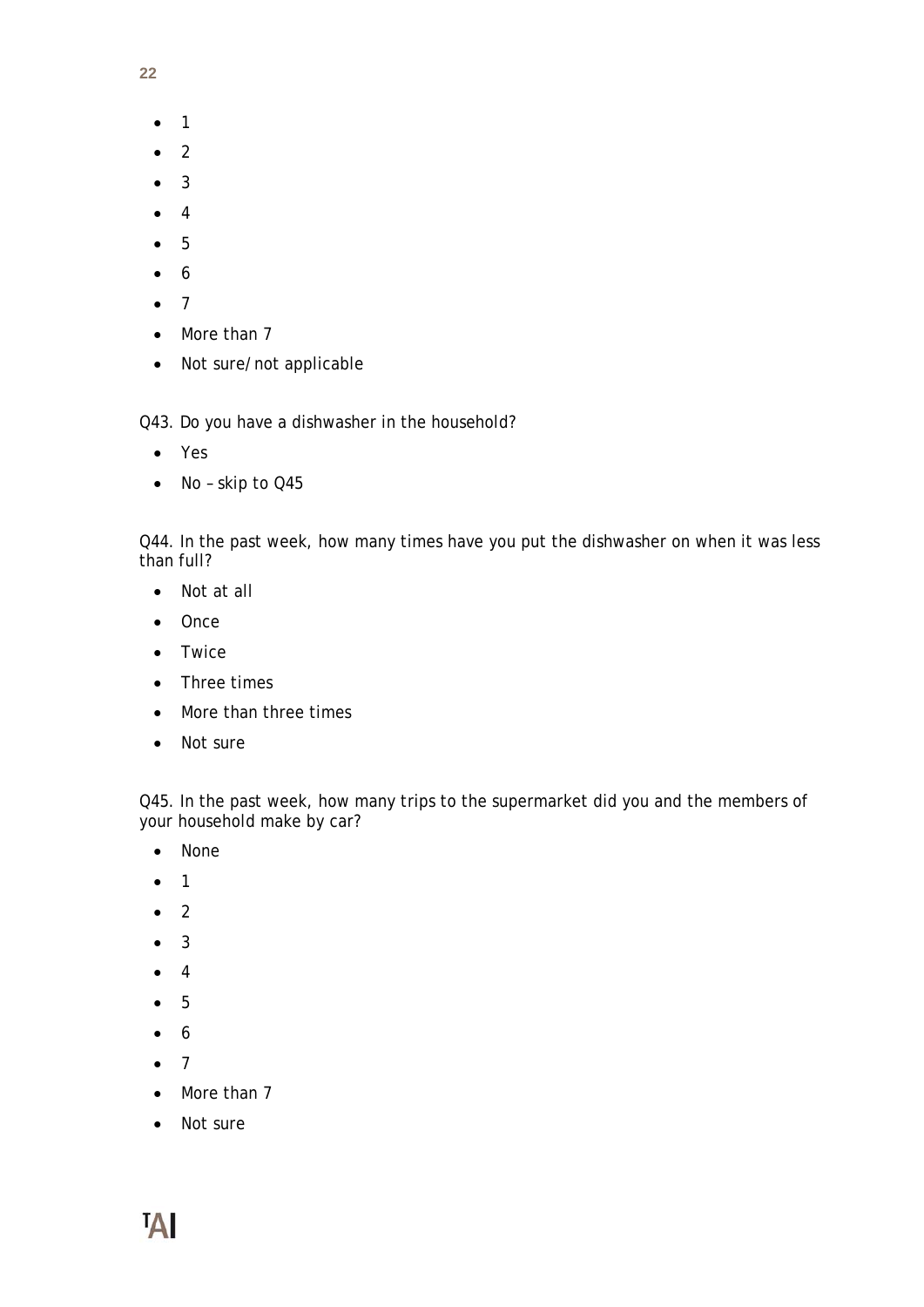Q46. How many of these supermarket trips were because you forgot something on a previous trip or needed something for that night's dinner?

- None
- $\bullet$  1
- $\bullet$  2
- 3
- 4
- 5
- 6
- 7
- More than 7
- Not sure/Not applicable

Q47. How far is it to your main supermarket - that is, the one that you spend the most money at?

- Less than 1 kilometre
- 1-5 kilometres
- 5-10 kilometres
- $\bullet$  10-20 kilometres
- More than 20 kilometres
- Don't shop at a supermarket
- Not sure

Q48. Are there any supermarkets closer to your home than this one?

- Yes
- No skip to Q50
- Not sure **skip to Q50**

Q49. Why don't you shop mainly at the closest supermarket to home? (Please select all that apply)

- Difficult to park
- Size/range is too small
- It doesn't have the brands I like
- Too expensive
- I've always shopped elsewhere
- Another supermarket is more convenient
- $\bullet$  Just don't like it